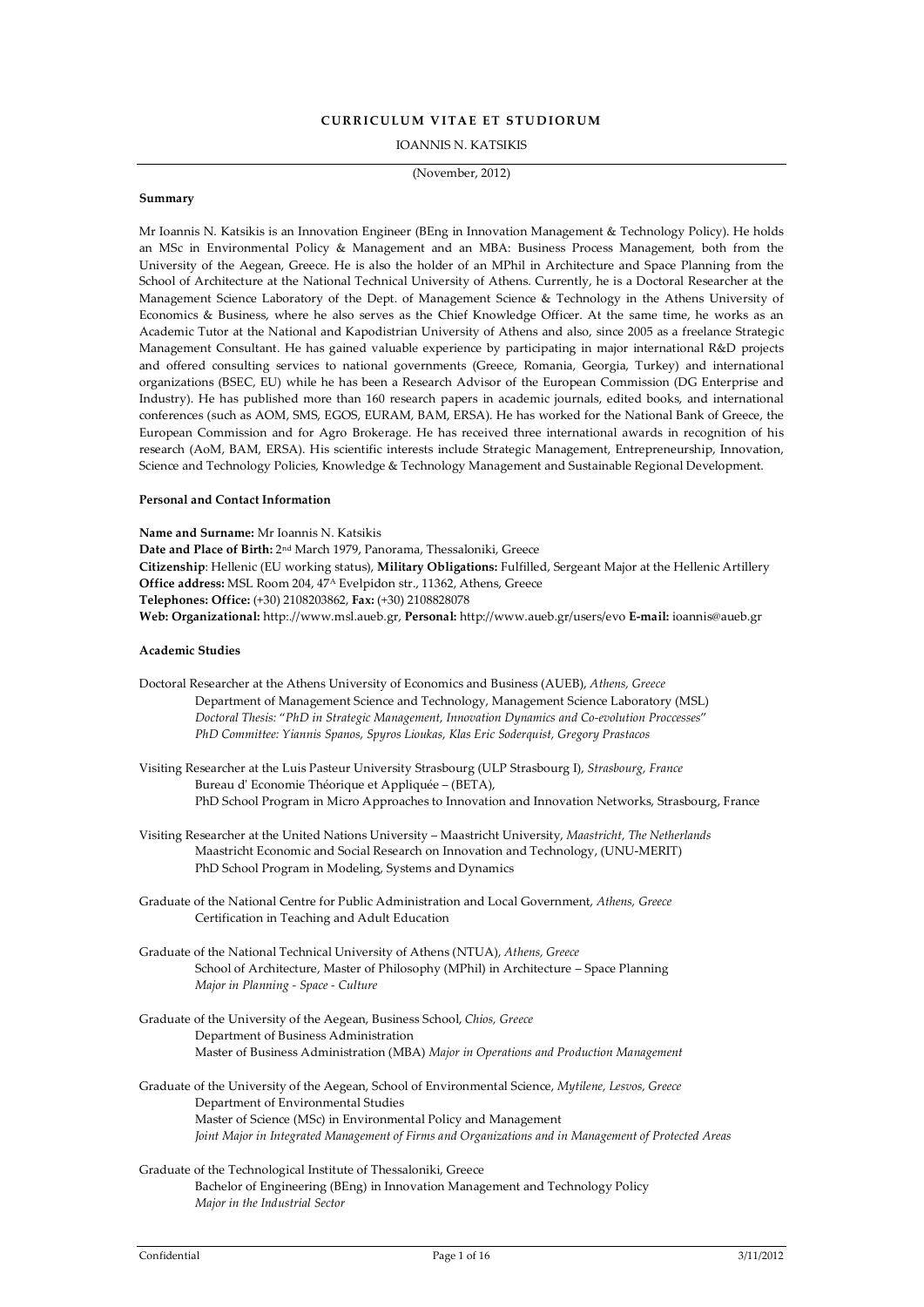Graduate of the Economic Institute for Professional Education and Vocational Training, *Thessaloniki, Greece* Specialization in Stock Exchange Business.

**Languages: Greek**: Mother Tongue. **English**: Fluent, **French**: Good, **Italian**: Good.

### **Computer Literacy**

Excellent working knowledge of Windows, Office, and various web applications, HTML and web authoring, Dreamweaver, FrontPage, PHP Joomla CMS. Very good working knowledge of SPSS, Minitab, GeoMedia Professional, ArcView, ArcInfo, Idrisi32, Ramas EcoLab, GEMIS, Stella Research and the operational research programs: WinQSB, Arena and LINDO. Good knowledge in the use of Stock-Exchange Programs: such as S.MA.R.T. (Forthnet), Monopoly (GlobalSoft), XRHMA Plus & 2000, EUROXRHMA and PROFIT CENTER (Broker Systems) & Eurofasma (Singular).

# **Professional Experience**

| National and Kapodistrian University of Athens - UoA<br>Executive Education Programs – E-Learning<br>Academic Tutor and Program Manager                                                                                                               | 27.10.2008 to present    |
|-------------------------------------------------------------------------------------------------------------------------------------------------------------------------------------------------------------------------------------------------------|--------------------------|
| Ioannis N. Katsikis (Private Contractor)<br>Business Consultant as an Innovation Engineer<br>Business and Technology Consultant to Public Organizations                                                                                               | 01.03.2005 to present    |
| Evolution Observatory – EV Centre<br>Epistemic Community of Practice<br>Co-Founder and Principal Researcher                                                                                                                                           | 01.11.2005 to present    |
| Athens University of Economics and Business – AUEB<br>Management Science Laboratory - MSL<br>Researcher at the Innovation and Knowledge Management Center<br>Chief Knowledge Officer at MSL<br>Assistant CSR Manager at the MBA International Program | 15.03.2004 to present    |
| Hellenic Army General Staff<br>Command and General Staff College<br>Sergeant Major of the Artillery at the 1st Staff Office                                                                                                                           | 09.05.2010 to 09.01.2011 |
| University of the Aegean<br>School of Social Sciences, Department of Sociology<br>Laboratory for Social and Cultural - Digital Documentation<br>Researcher and Consultant                                                                             | 01.03.2003 to 30.11.2003 |
| European Commission – European Centre for Communication Information and<br>Culture<br><b>Information Officer</b>                                                                                                                                      | 01.04.2002 to 31.10.2002 |
| National Bank of Greece S.A.<br>Stavroupolis Branch, Thessaloniki, Greece.<br>Employee in Commercial Trust                                                                                                                                            | 01.12.2001 to 30.04.2002 |
| National Bank of Greece S.A.<br>Stavroupolis Branch, Thessaloniki, Greece.<br><b>Employee in Exchange and Customer Support Service</b>                                                                                                                | 01.07.2001 to 31.10.2001 |
| Agro Brokerage S.A. – Agricultural Bank of Greece S.A.<br>Thessaloniki Branch, Greece<br>Broker and Back Office Employee                                                                                                                              | 01.09.1999 to 30.05.2000 |
| National Bank of Greece<br>Stavroupolis Branch, Thessaloniki, Greece.<br>Employee in Exchange and Foreign Banknotes                                                                                                                                   | 27.07.1998 to 30.01.1999 |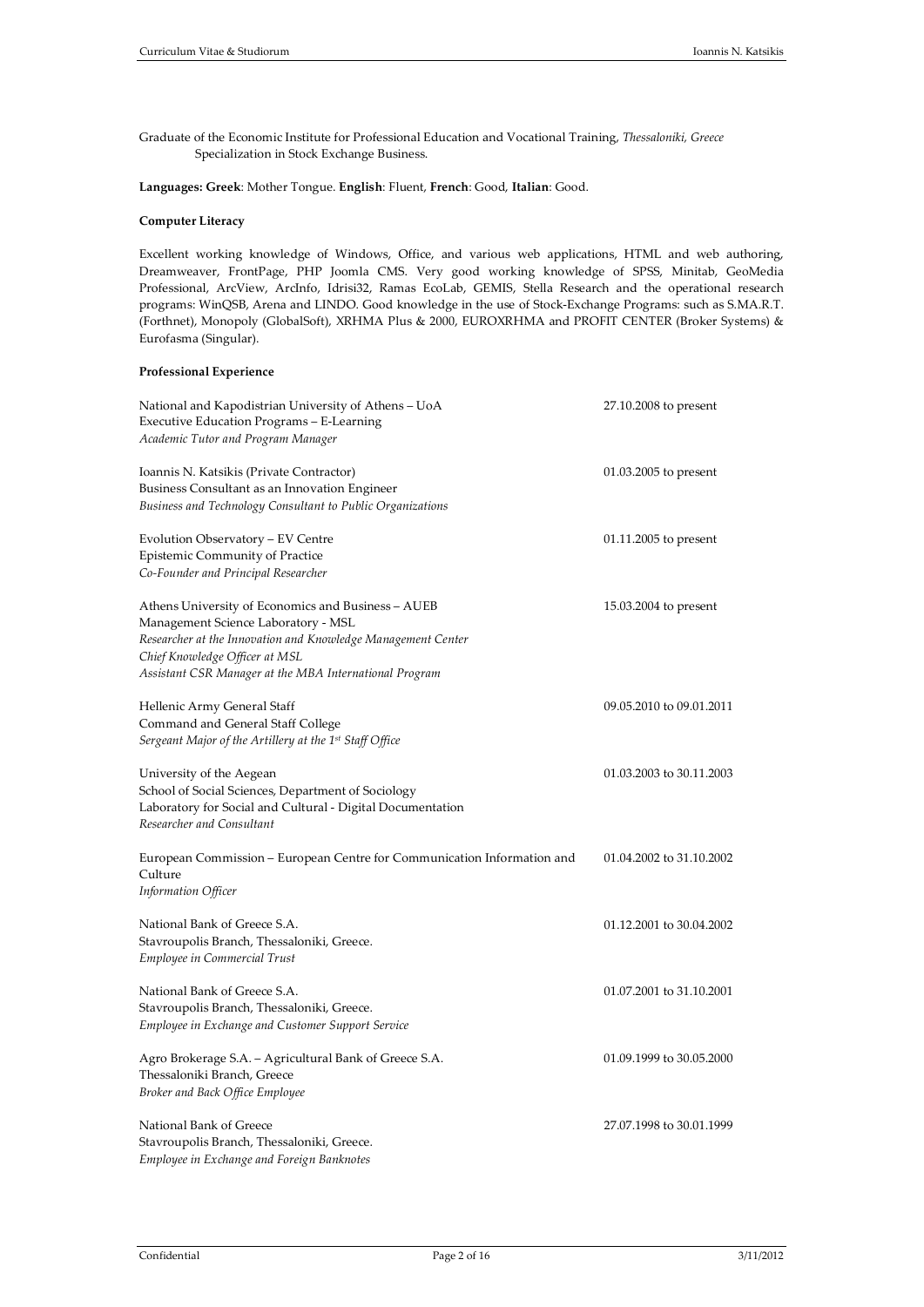#### **Research Projects and Consulting Experience**

#### **Principal Researcher** *(2012), Athens, Greece*

Institute for Small Firms, General Confederation of Professionals, Craftsmen & Merchants Association (IME / GSEVEE).

Research Project Title: "A Study for the Innovation in the Small Firms".

Total project budget: 19.500,00 Euros

Description: This study approaches the concept of innovation and the practical use of innovative applications from small and very small Greek firms. It includes an empirical field research in order to study and map the barriers for enhancing innovations and the problems between providers and agencies in utilizing innovations. The aim is to develop policy proposals for GSEVEE regarding the design and implementation of effective actions for the development of innovation in small firms.

#### **Principal Researcher** *(2012), Athens - Greece*

Athens University of Economics and Business, Research Committee, "Unit of Innovation and Entrepreneurship" Research Project Title: "Green and Social Economy: Recording Specialties and New Professions" Total project budget: 3.500,00 Euros.

Description: The target of the project was to map green business and the social economy, to record new specialisations, "new professions" and to detect the required knowledge and skills and recommendations

#### **Principal Researcher** (2011), *Serres, Sofia, Blagoevgrand*

European Commision, Operational Programme Greece-Bulgaria 2007-2013

Research Project Title: "Interregional Management of Human Resources" funded by the European Regional Development Fund (ERDF). Total project budget: 560.750,00 Euros

Description: Participation in a research study on Business Opportunities in Cooperation between Greece and Bulgaria and analysis of practices and policies for business development in a cross border level

#### **Principal Researcher** *(2011), Athens - Greece*

Athens University of Economics and Business, Research Committee, "Unit of Innovation and Entrepreneurship" Research Project Title: "Development of Educational material for "Social Entrepreneurship".

Total project budget: 3.500,00 Euros

Description: The target of the project was the development of case studies on "Social Entrepreneurship" (PE 3, Deliverable 3.3)

#### **Principal Researcher** (2011), *Serres, Sofia, Blagoevgrand*

European Commission, Operational Programme Greece-Bulgaria 2007-2013

- Research Project Title: "Greek Bulgarian Network for Education and Training in Entrepreneurship: Models, Programmes and Virtual Enterprise Infrastructures", funded by the European Regional Development Fund (ERDF). Total project budget: 560.750,00 Euros.
- Description: Requirement Analysis for Cross-border Collaboration in Entrepreneurship. Participation in two studies: 1) Compiling and analyzing the profiles, activities and the available scientific, research and educational resources of the educational institutions in the Region. 2) Analysis of cross-border cooperation between Greece and Bulgaria related to economic, scientific, research and educational activities

#### **Principal Researcher** *(2011), Tripolis - Greece*

University of Peloponnese, Research Committee, "Unit of Innovation and Entrepreneurship"

Research Project Title: Case Studies development for the course on "New Product and Services Development"

Total project budget: 3.000,00 Euros. The target of the project was the development of case studies on Deliverable 3.1. Small and medium business and Deliverable 3.2. Case study on Social Economy

## **Principal Researcher** *(2009-2010), Athens – Greece*

Athens University of Economics and Business, Research Committee, "Program for Fundamental Research Funding" Research Project Title: "Innovation Dynamics and Co-evolution Processes". Total project budget: 12.000,00 Euros

The target of the project is to study longitudinally the processes in the formation of the Computer Services Sector in Greece. The project is funded by the "Program for Fundamental Research Funding" from the Research Committee of the Athens University of Economics and Business.

#### **Principal Researcher** *(2008, 2009), Athens – Greece*

Athens University of Economics and Business, MBA International

Research Project Title: ", "Corporate Social Responsibility"

Total project budget: 2.500,00 Euros. The target of the project was to develop educational material for Corporate Social Responsibility and Sustainable Development to be used at the MBA International Program of the Athens University of Economics and Business.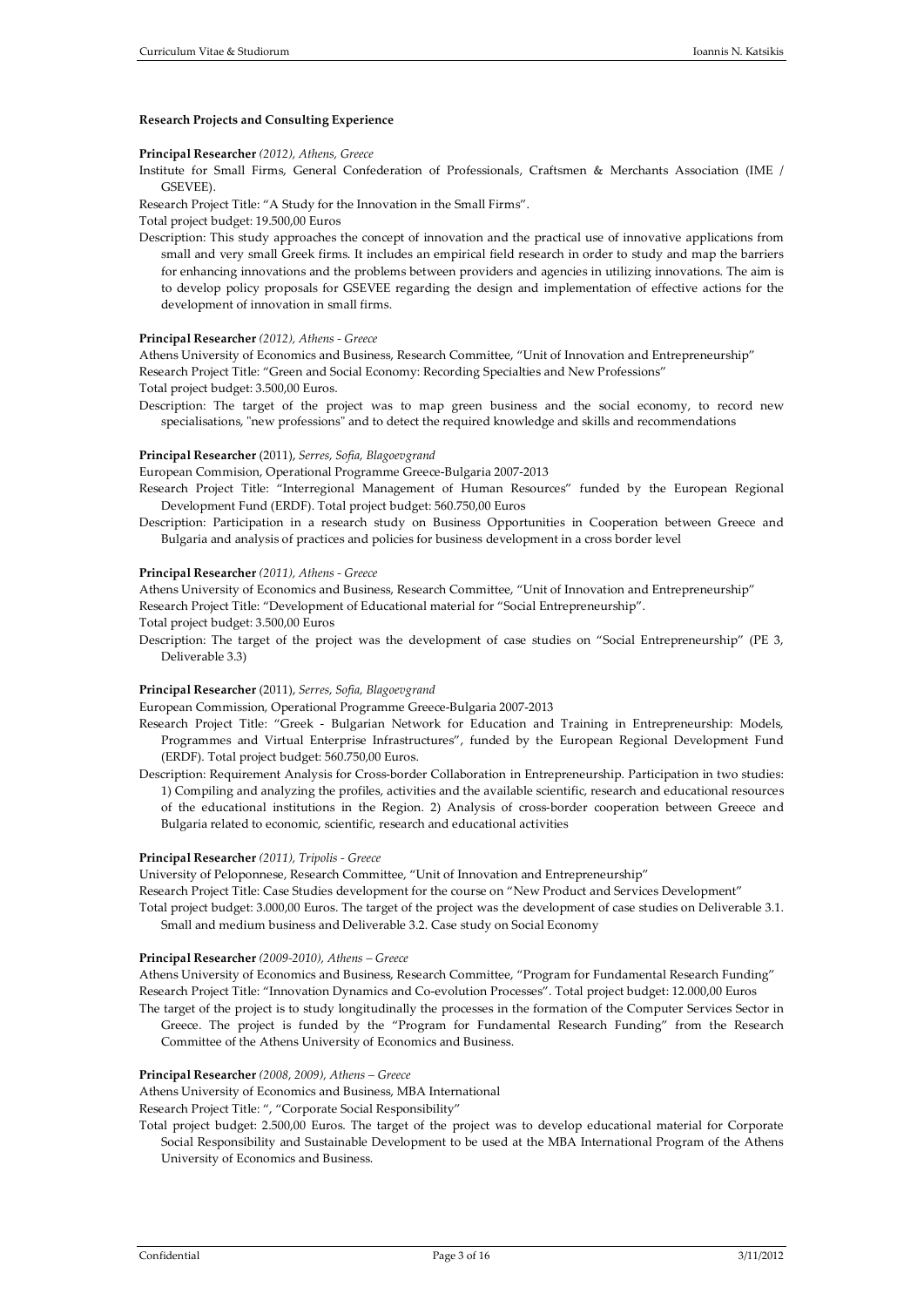### **Project Manager** *(2008), Athens – Greece*

Technological Educational Institute of Athens, Research Centre

Research Project Title: "The Contribution of the Fields of Environmental Protection and Sustainable Development in the Development of New Working Places". Total project budget: 12.000,00 Euros.

Description: The target of the study was to survey the European and Greek academic environment and in accordance to changes in environmental and sustainability education and develop specific proposals, based on best practices, for the advancement of environmental and sustainable development studies and the creation of new working places in the fields of environment and sustainable development.

## **Principal Researcher** *(2008), Athens – Greece.*

Technological Educational Institute of Athens, Research Centre

- Research Project Title: "New Trends in the Market and their Relevance to the Knowledge Fields of Technological Education". Total project budget: 12.000,00 Euros.
- Description: The target of the study was to survey the European and Greek environment and in accordance to changes in technological education and develop specific proposals, based on best practices, for the advancement of technological studies and the creation of new working places in the fields of new technologies.

#### **Researcher** *(2006-2007), Athens - Greece, Brussels - Belgium*

European Commission, Analyzing & Evaluating the Impact on Innovation of Public Research Programs Research Project Title: Evaluation of the Impact of Projects of Community FP5 and FT6. (InnoImpact) Total project budget: 2.15 million Euros.

Partners: IntraSoft International, Belgium, Joanneum Research Forschunggsellschaft Mbh, Austria, Technisch Universiteit Delf (TUD) Department of Economics of Innovation, The Netherlands, BETA – Bureau d' Economie Théorique et Appliqué, Universite Louis Pasteur, France, Fondazione Formit and Innova Europe.

# **Researcher** *(2005-2006), Athens – Greece, Bucurest - Romania, Tbilisi - Georgia, Vienna - Austria, Antalya - Turkey* European Commission, 6th Framework Program: Integrating & Strengthening the European Research Area Research Project Title: Research Potential of the Black Sea Countries (BS-Res-Pot).

Total project budget: 480.000,00 Euros.

Partners: Johanneum Research, Austria; the Turkish Academy of Science, the National Academy of Ukraine, and ICBSS - the International Center of Black Sea Studies.

#### **Consultant** *(2003-2004) Mytilene – Athens, Greece (2005)*

Research Project Title:"Go Digital, Information Society" for the introduction of e-business and information technologies to Small and Medium Enterprises (SMEs),

Partners: Research Committee, University of the Aegean, Mytilene, Lesvos and National and Kapodistrian University of Athens, Department of Informatics and Telecommunications, Athens.

## **Management Positions**

- Corporate Social Responsibility (CSR) Assistant Manager at the MBA International Program of the Athens University of Economics and Business, Athens, Greece
- Chief Knowledge Officer (CKO) at the Management Science Laboratory MSL, Dept. of Management Science and Technology, Athens University of Economics and Business
- Member of the Senate of the University of the Aegean, as a representative of Graduate Students and PhD Candidates for the Academic Year 2003-2004
- Member of the Board of Management of the "Company for the Management of the property of the University of the Aegean" as a representative of Post-Graduate Students and PhD Candidates for the Academic Year 2003-04
- Member of the Committee for the Internal Audit of the University of the Aegean as a representative of Post-Graduate Students and PhD Candidates of the University for the Academic Year 2003-2004
- Member of the Board of Management at the Department of Environmental Studies, School of Environmental Sciences of the University of the Aegean as a representative of Post-Graduate Students and PhD Candidates of the University for the Academic Year 2002-2003

## **Awards**

- Best Paper Award Winner at the Annual Academy of Management Conference "Doing Good by Doing Well", August 3-8th 2007, Philadelphia, USA
- Best Paper Award Winner at the British Academy of Management Conference, 11-13 September 2007, Warwick, England, UK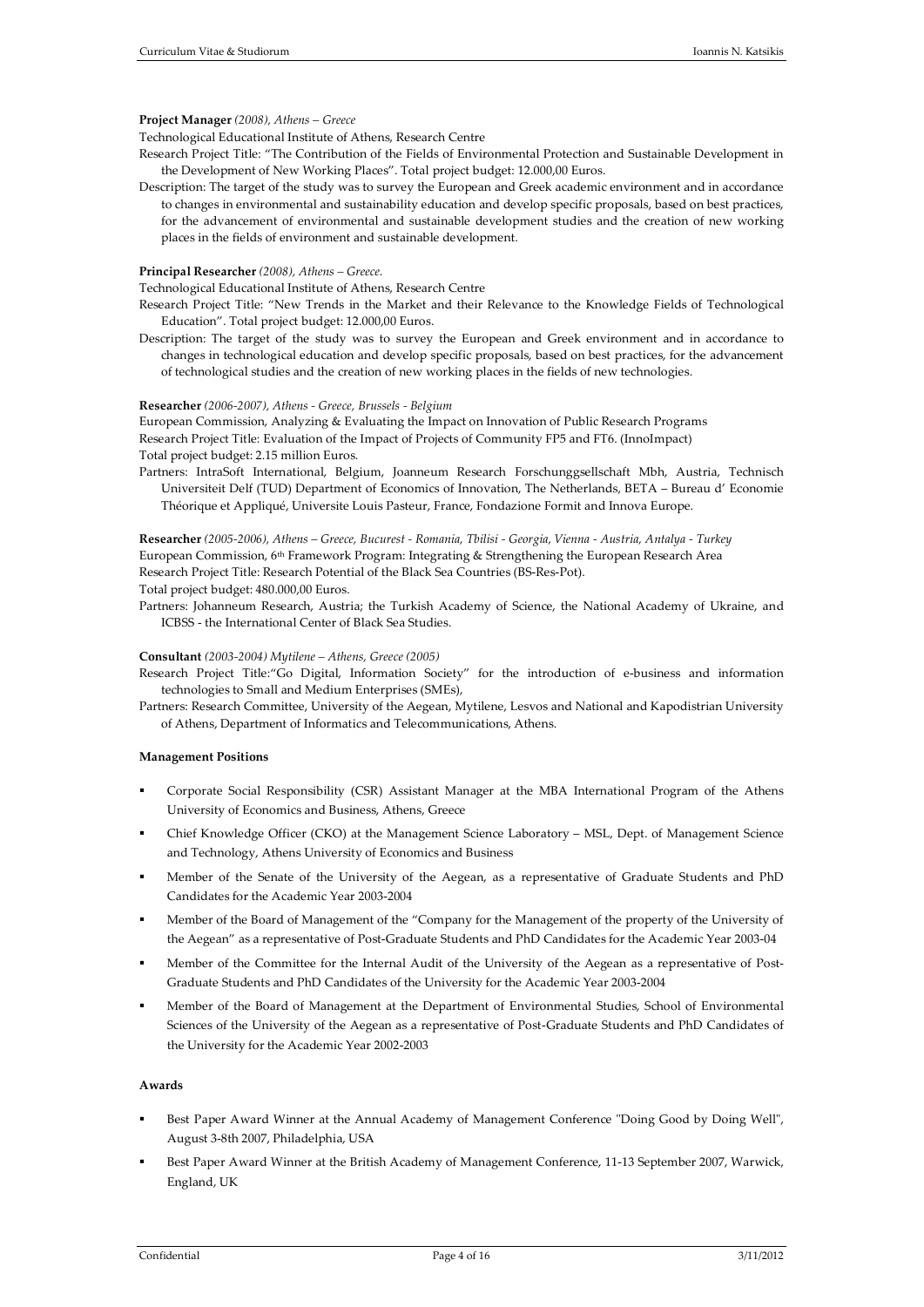- "Epainos" Award Session at the 47th Congress of the European Regional Science Association, August 30th September 3rd, 2007, Paris, France
- "Nana Kontou" Prize for Best Scientific Paper 2010, Association of Smyrneans and Asia Minor Refugees, Thessaloniki, Greece

# **Scholarships**

- Scholarship by the Society for the Advancement of Management Studies (Journal of Management Studies) for attending the 5th Annual Doctoral Workshop of the Strategic Management Society, preceding the Strategic Management Society 2008 Conference in Cologne, Germany
- Scholarship for the Academy and Member of the GLOBELICS Academy (Global Network for Economics of Learning, Innovation, and Competence Building Systems)
- Scholarship and Member of the European DIMETIC PhD School organized by the DIME Network of Excellence
- Scholarship for PhD Thesis in Innovation Dynamics, by the Department of Management Science and Technology at the Athens University of Economics and Business, Greece
- Academic Distinction by the Business School, University of the Aegean for outstanding academic performance (3rd in the 2004-2006 MBA class) and Award for the MBA Thesis
- Academic Distinction by the Department of Environmental Studies, University of the Aegean, for the outstanding academic performance 2nd in the 2002-2003 MSc class.

### **Teaching Experience**

### At the **Athens University of Economics and Business** – AUEB:

- Dept. of Management Science and Technology, participation in teaching at the following courses:
	- a. Entrepreneurship (8th semester)
	- b. Extended Enterprise (6<sup>th</sup> semester)
- MBA International Program
	- a. Introduction to Entrepreneurship and Innovation
	- b. Research Methodology

## At the **Institute of Continuing Adult Education** (IDEKE), of the Hellenic Ministry of Education & Lifelong Learning:

- Programme: "Environment and Sustainable Development"
	- a. Course on Sustainable Development, (Spring 2010-11 and Winter 2011-12).

### At the **National School of Public Administration and Local Government**

- Executive Training Program for Public Servants Heads of Departments
	- a. Course on: Organizational Culture, Change and Innovation"

### At the **National and Kapodistrian University of Athens**, Greece:

- Executive Education Program on Management of Cultural Organizations
	- a. Strategic Management, Since Winter Semester 2008-09, 2010-2011
	- b. Human Resource Management, Since Spring Semester 2009, 2010-2011
- Executive Education Program on Business Administration
	- a. Human Resource Management, Since Winter Semester 2008-09
- Executive Education Program on Management of Cultural Organizations
	- a. Management of Non-Governmental Organizations, Since Winter Semester 2008-09, 2010-2011
- Executive Education Program on Corporate Governance
	- a. Shareholders, Ownership Structure & Control, Since Winter Semester 2008-09
	- b. Policies & Publicity Corporate Transparency, Since Winter Semester 2008-09
	- c. Composition and Role of the Board, Since Spring Semester 2009
- Developing Cultural Entrepreneurship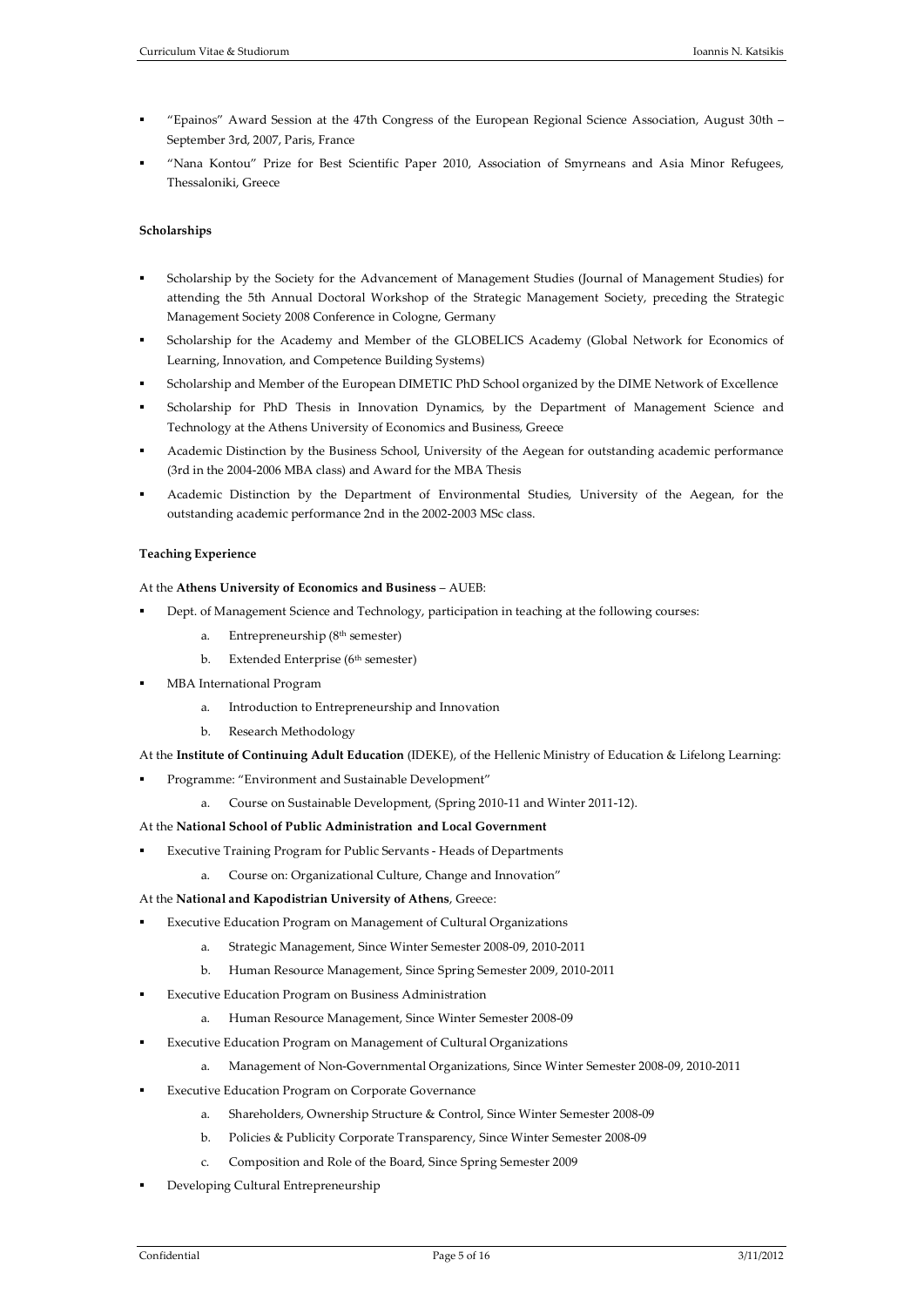- a. Total Quality Management, Spring Semester 2009, 2010
- Executive Education Program on "Environmental Management" on "Corporate Social Responsibility" Environment and Sustainable Development" Spring Semester 2009 to today:
	- a. Global Environmental Problems and Environmental Studies
	- b. Ecology, Biodiversity and Nature Conservation
	- c. Environmental Strategy and Sustainable Development
	- d. Environmental and Ecological Economics
	- e. Environmental Management in Business Firms
	- f. Environmental Law and Legislation
	- g. Environmental Policy
	- h. Environmental Management Systems
	- i. Environmental Entrepreneurship
	- j. Field Study Project.

### **Curriculum Development of Educational Programs**

- Development of the Academic Curriculum, of the content and teaching the following programs:
	- a. Executive Education Program in "*Environmental Management*", National and Kapodistrian University of Athens
	- b. Executive Education Program in "*Environment and Sustainable Development*", National and Kapodistrian University of Athens
	- c. Executive Education Program in "*Corporate Social Responsibility*", National and Kapodistrian University of Athens
	- d. Executive Education Program in "*Specialist in Environmental Management*", National and Kapodistrian University of Athens
	- e. Executive Education Program titled: "*Entrepreneurship and Sustainable Development*", University of Athens (Duration 5 months)
	- f. Executive Education Program titled "*Environmental and Social Entrepreneurship*", University of Athens (Duration 5 months)
	- g. Executive Education Program entitled *"Environmental and Ecological Entrepreneurship"*, University of Athens (Duration 5 months)
	- h. Executive Education Program entitled *"Environment and Sustainable Development for the Public Sector "*, University of Athens (Duration 5 months). Program certified by the National School of Public Administration.
- Continuous Education Programs for Adults:
	- a. "*Environmental Problems and Sustainable Development*", National & Kapodistrian University of Athens
	- b. "*Environmental Policy and Certification Systems*", National and Kapodistrian University of Athens
	- c. "*Environmental Strategy and Business Administration*", National & Kapodistrian University of Athens
	- d. "Social Entrepreneurship" (Duration 3 months), University of Athens
	- e. "Environmental Entrepreneurship" (Duration 3 months), University of Athens.

# **Seminars and Courses**

- Strategic Management Society 2008 PhD Workshop, 11 October, 2008, Cologne, Germany. Attended with scholarship from the Society for the Advancement of Management Studies (*Journal of Management Studies*)
- Globelics Academy PhD School 2008, Globelics (Global Network for Economics of Learning, Innovation, and Competence Building Systems) Academic Network, University of Tampere, Tampere, Finland
- National Technical University (NTUA), School of Electrical and Computers Engineering, Multimedia Laboratory, Seminar for the "Semantic Web", Human Network for Research and Technological Education, (Μulti-Mine), May 2005, Athens, Greece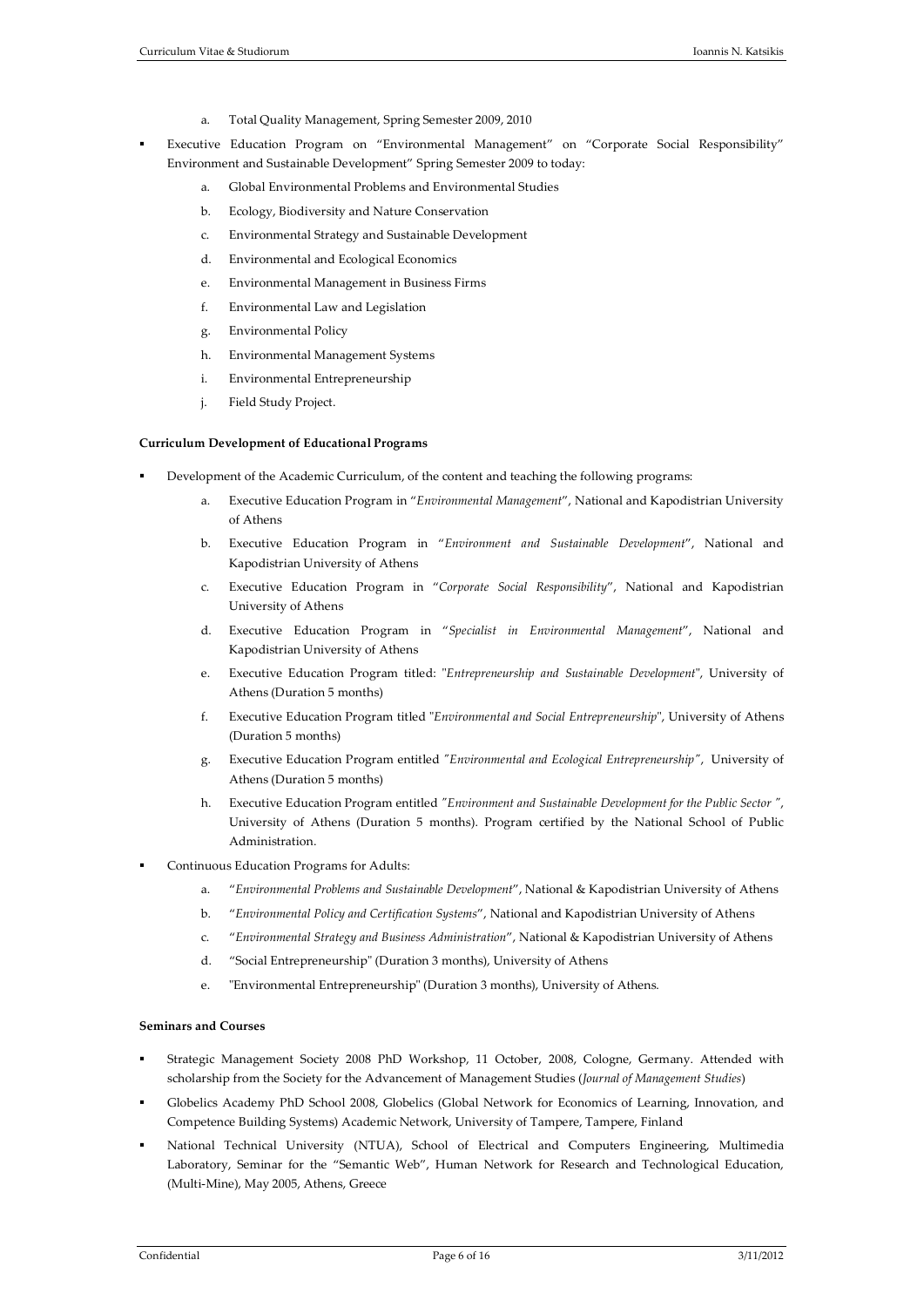- National Centre for Research and Technological Development, Institute for Informatics and Telecommunications, Seminar for "Multimedia Data-Mining and Knowledge Management Technologies", Human Network for Research and Technological Education – "Μulti-Mine"
- Cyprus International Institute of Management (CIIM), Master in Business Administration (MBA) Course: Creativity in Management, George Lester (Manchester Business School) and course: Organizational Behaviour, Adrian Kelly (University College Dublin, Business School)
- European Commission, Directorate General Χ, Technological Institute of Thessaloniki, Jean Monett Seminar for European Union, Duration: From 26.03.2002 to 24.04.2002
- Athens Stock Exchange, Athens Derivates Exchange, Stock Exchange Center of Thessaloniki, Educational Center, Seminars for the Basic Principles of Derivatives, November 2001
- Seminar for the Basic Principles of the Hellenic Capital Market, November 2001

## **Journals**

- [1] Katsikis I., and Fragidis G., (2012), An Analysis of Bilateral Project Consortia in the Case of Greece and Bulgaria, *Intellectual Economics*, Accepted for publication, to appear in 2012.
- [2] Katsikis I. and Fragidis G., (2012), Entrepreneurship in Education: The Case of the European Business Schools, *Astrolavos*, under publication, October 2012
- [ 3 ] Sepetis A., Katsikis I. and Nikolaou I., (2011), Environmental, Social and Corporate Governance: A Framework of Evaluation for Financial Stakeholders, *Journal of Regional Socio-Economics Issues, Vol.1. Issue 1, pp.5-20*
- [ 4 ] Kostopoulos K., Brachos D., Philippidou S. and Katsikis I., (2010), Knowledge Based Approaches: A Literature Review, *International Journal of Applied System Studies*, Special Issue on Knowledge Management, Vol. 3 Issue 4, pp.389-403
- [ 5 ] Katsikis I. and Kyrgidou L., (2009), Entrepreneurship in Teleology: The Variety of the Forms, International *Journal of Entrepreneurial Behavior and Research*, Vol. 15 Issue 2, pp.209-231
- [ 6 ] Katsikis I. and Kyrgidou L., (2007), The Concept of Sustainable Entrepreneurship: A Conceptual Framework and Empirical Analysis, Best Paper Award Winner. In George T. Solomon (Ed.), *Proceedings of the Annual Meeting of the Academy of Management*, ISSN 1543-8643
- [ 7 ] Katsikis I. and Kyrgidou L., (2007), Sustainable Entrepreneurship: Theoretical Approach, Strategic Considerations and Empirical Evidence, *British Academy of Management Volume, Best Paper Award Winner.*
- [ 8 ] Katsikis I. and Kyrgidou L., (2007), Sustainable Entrepreneurship, Global Success and Local Development: The Case of Mastiha from the Island of Chios, Greece, *Epainos Award Session Proceedings, European Regional Science Association.*

## **Texts in Edited Volumes**

- [ 9 ] Katsikis I.N., Göksidan H.T. and Erdil E., (2013), The Potential Role of Government in Development Process of a Cluster Policy, in Yetkiner H., Pamukcu T. and Erdil E., (ed.) *Industrial Dynamics, Innovation Policy and Economic Growth through Technological Advancements*, IGI Global Publications. ISBN13: 978-146-66-1978-4
- [ 10 ] Katsikis I.N., (2012), Mastiha from the Island of Chios: A Case of Sustainable and Distributed Entrepreneurship, in Halkias D., (ed.), "*Entrepreneurship and Sustainability: Business Solutions for Poverty Alleviation from around the World*", Ashgate Publications, ISBN 978-1-4094-2873-2
- [ 11 ] Katsikis I., (2012), Entrepreneurship Studies in University Education, *InnKnow FORUM*, No.15, Fall 2012, pp.4-5.
- [ 12 ] Katsikis I., (2011), *Market Demand, Eco-products and Entrepreneurship in the "Natural Cosmetics Sector" in Greece*, book chapter in Wagner M., (ed.), Entrepreneurship, Innovation and Sustainability", pp. 238-251, Greenleaf Publications, ISBN 978-1-906093-73-0
- [ 13 ] Katsikis I., (2011), Distributed Entrepreneurship: Business Growth & Local Development, *InnKnow FORUM*, No.14, Fall 2011, pp.4-5.
- [ 14 ] Katsikis I.N., (2010), Entrepreneurship in Greece, Chapter 7 in Petrakis P.E., (ed.), *The Greek Economy: Challenges to the Year 2010*, ISBN:978-960-02-2450-4, pp.141-162 (in Greek).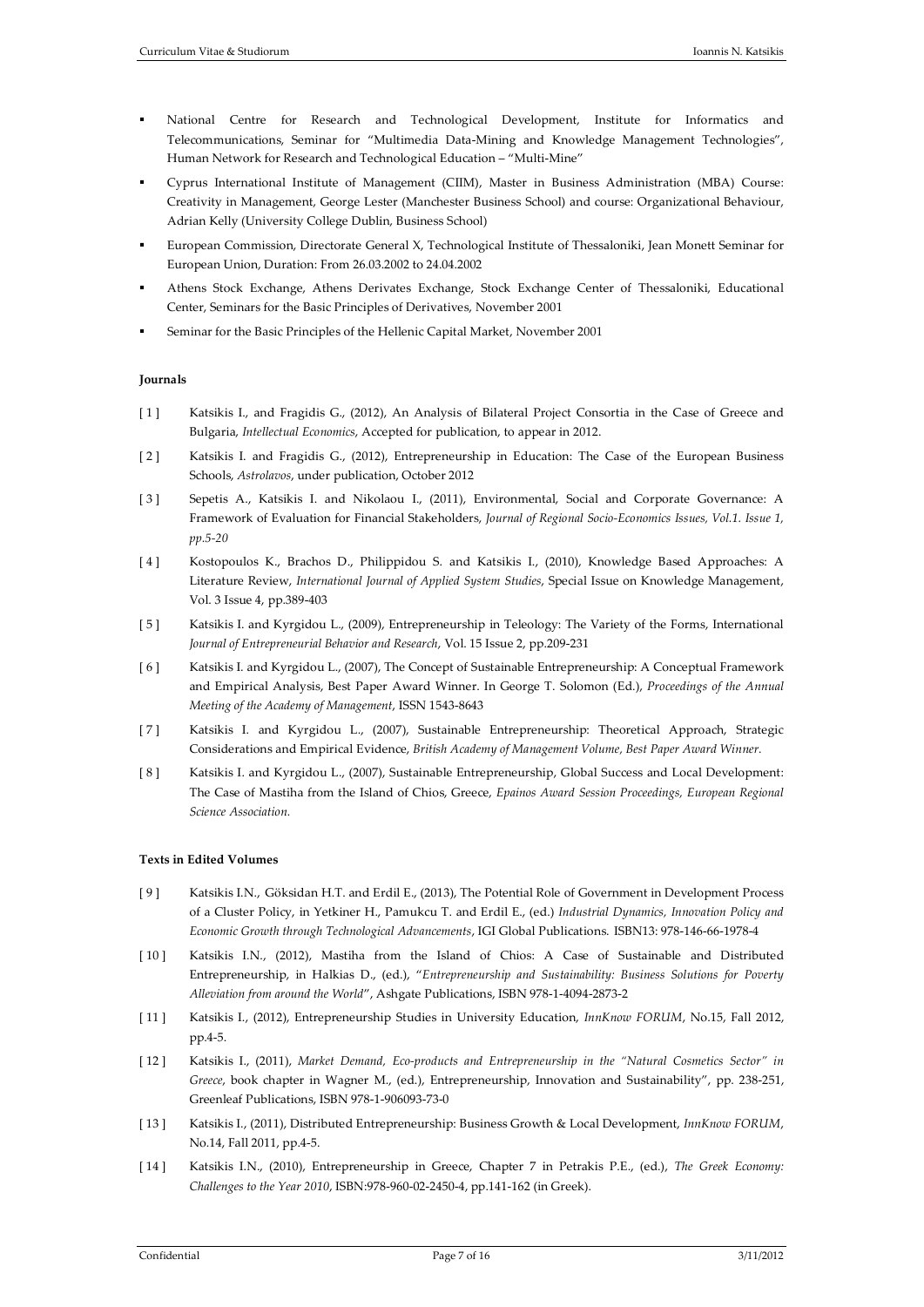- [ 15 ] Katsikis I. and Söderquist K.E., (2010), Innovation Dynamics and Co-Evolutionary Processes in the Computer Services Sector – A Longitudinal Analysis Innovation Dynamics and Co-Evolutionary Processes in the Computer Services Sector – A Longitudinal Analysis, in Katsoulakos Y., (ed.), Basic Research in the Athens University of Economics and Business: The Basic Research Funding Program of AUEB, Athens, Greece, pp.269-280, ISBN978-960-9443-06-7
- [ 16 ] Katsikis I., (2010), The Role of Skills in the Development of a Sector, *InnKnow FORUM*, No.13, Fall 2010, pp.5-6.
- [ 17 ] Katsikis I. and Kyrgidou L, (2009), Green Approaches to Entrepreneurship: Theoretical Foundations and Empirical Examination, in press for the Asha Joshi, (ed.), "*Ecopreneurs: Green Business Activists*", Icfai University Press, ISBN: 978-81-314-2353-0
- [ 18 ] Katsikis I., (2009), The Effects of Corporate Ownership on Downsizing Decision Making, *InnKnow FORUM*, No.12, Spring 2009, pp.5-6.
- [ 19 ] Katsikis I., (2009), On the Formation of a Sector: The Case of Computer Services, *InnKnow FORUM*, No.12, Spring 2009, pp.12-13.
- [ 20 ] Katsikis I. and Kyrgidou L., (2008), Teleological Approaches to Entrepreneurship, *InnKnow FORUM*, No.11, Fall 2008, pp.6-8.
- [ 21 ] contribution in the volume of Bonas G., (2007), "*Research Potential of the Black Sea Countries: Recommendations for RTD Policies"*, International Centre for Black Sea Studies, Athens, ISBN 978-960-89227-3-0
- [ 22 ] contribution in the volume: *"Scientific and Technological Cooperation in the Black Sea Region Policy Issues and Research Topics"*, Edited by Bonas G. and Filippidis D., (2007), International Centre for Black Sea Studies, Athens, ISBN 978-960-89227-4-7
- [ 23 ] Katsikis I. and Christofidis S., (2007), Post-Fordism and Post-Modernity: Personalization and Semiotics in the Case of Mass Communication, in Kaitartzi-Whitlock S. & Baltzis A., (eds.), *Innovations and Challenges for the European Media*, University Studio Press, Greece. (in Greek). ISBN 960-12-1571-6
- [ 24 ] Söderquist K.E., Kostopoulos K. and Katsikis I., (2005), Innovation Hot-Spots, *InnKnow FORUM*, No.7, Spring 2005, pp.1-3
- [ 25 ] Katsikis I., (2005), Local Knowledge and Regional Production Systems: The Case of the North Aegean Region, *InnKnow FORUM*, No.7, Spring 2005, pp.3-6
- [ 26 ] Katsikis, I. Sakoulidis G., Vlahopoulou E., Damianidou D., (2002), *Survey for the EURO: The Transition, Introduction, Acceptance and Familiarization of the Citizens with the New Currency*, EKEPP Publ. Greece

### **Papers in International Conferences**

- [ 27 ] Paschaloudis D., Konstantinidou Z., Fragidis G., Katsikis I., (2012), Entrepreneurship Education in the Greek Business Schools, *8è Rencontre Europe-Amérique Latine*, Fortaleza - Brazil, 5 - 10 November 2012
- [ 28 ] Katsikis I., Fragidis G., Paschaloudis D., (2012), Project Cross Border Collaboration: An Analysis of the Bilateral Collaborative Projects in the Case of Greece and Bulgaria, *Proceedings of the 2nd International Scientific Conference "Whither our Economies"*, October 15-16 2012, Vilnius, Lithuania ISSN (online) 2029-8501.
- [ 29 ] Katsikis I., Fragidis G., Paschaloudis D., (2012), Project Cross Border Collaboration: An Analysis of the European Territorial Cooperation Programs in the Case of Greece - Bulgaria, *52nd European Congress of the Regional Science Association International "Regions in Motion: Breaking the Path"*, 21th - 25th August 2012, Bratislava, Slovakia.
- [ 30 ] Katsikis I., Fragidis G. & Paschaloudis D., (2012), International and Cross Border Entrepreneurship: The Case of Greece and Bulgaria*, 52nd European Congress of the Regional Science Association International "Regions in Motion: Breaking the Path"*, 21th - 25th August 2012, Bratislava, Slovakia.
- [ 31 ] Katsikis I., Fragidis G. & Paschaloudis D., (2012), Education on Entrepreneurship: An Analysis of the Educational Programs of the European Business Schools, *12th International Conference of the Economic Society of Thessaloniki "Regional Economic Development"*, Thessaloniki, Greece, October 11-13, 2012
- [ 32 ] Paschaloudis D., Katsikis I. & Fragidis G., (2012), Regional Cross Border Cooperation in Education and Research: The Case of Greece and Bulgaria, *International Symposium* "*Paths for Territorial Development*", June 19 - 21, 2012, Clermont-Ferrand, France.
- [ 33 ] Katsikis I., Fragidis G. Konstantinidou Z. & Paschaloudis D., (2012), Entrepreneurial Universities: An Anatomy of European Educational Programs in Entrepreneurship, *2012 FINPIN Conference on*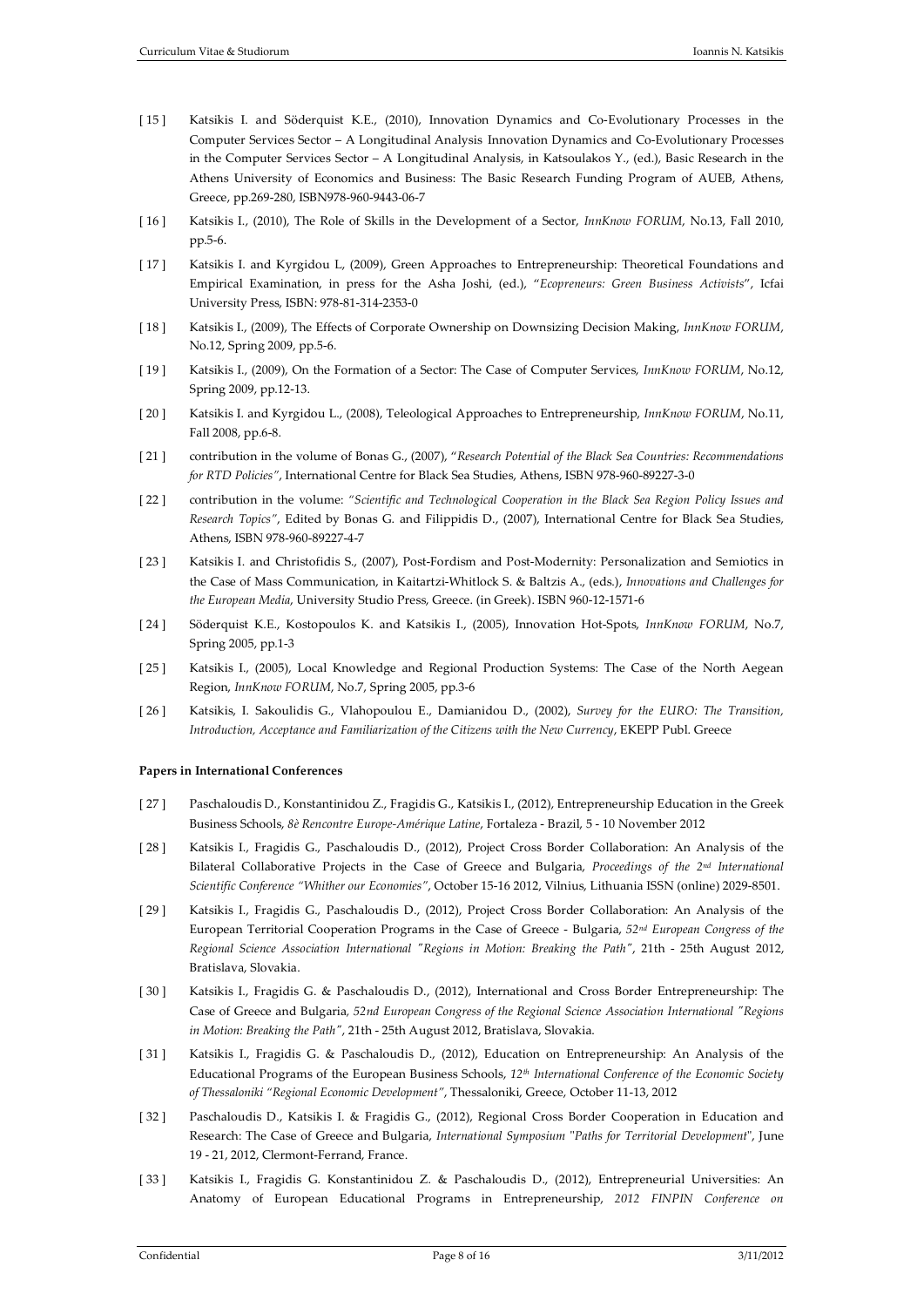*"Entrepreneurial Universities", Science-to-Business Marketing Research Centre*, 25 - 27th April 2012, Münster, Germany.

- [ 34 ] Katsikis I., (2010), The Role of Corporate Ownership on Downsizing Decision Making, *Proceedings of the MIBES - 2010 Conference on the Management of International Business and Economics Systems*, 4 - 6 June 2010, Kavala, Greece, pp. 588-595.
- [ 35 ] Katsikis I., Göksidan H.T. and Erdil E., (2010), The Dynamics of a Regional Cluster Policy: The Role and the Effects of Government Intervention, *4th International Conference on Industrial Dynamics, Innovation Policy and Growth*, May 21-22, 2010, Izmir, Turkey
- [ 36 ] Kyrgidou L. and Katsikis I., (2009), From Strategy to Entrepreneurship, Firm Behavior and Growth, accepted at the *29th Strategic Management Annual International Conference "Strategies in an Uncertain World"*, October 11–14, 2009, Washington DC, USA.
- [ 37 ] Katsikis I., Soderquist K.E., (2009), The Role of Skills in the Development of a Sector: The Evolution of Education and of Computer Services Sector in Greece, *"Technology, Skills and Geography DIME Workshop"*, SPRU, University of Sussex, 11-12 September 2009, UK.
- [ 38 ] Katsikis I., (2009), Market Demand and New Industry Formation: Eco-Products and Entrepreneurship in the "Natural Cosmetics Sector" in Greece", *DIME Workshop on "Environmental Innovation, Industrial Dynamics and Entrepreneurship"*, Utrecht University, 10-12 May 2009, Utrecht, The Netherlands.
- [ 39 ] Göksidan H.T. and Katsikis I., (2009), Public Policies and R&D Performance: The Role of Public R&D in the STI Systems of Turkey and Greece, *49th Congress of the European Regional Science Association "Territorial Cohesion of Europe and Integrative Planning"*, 25th - 29th August 2009 - Lodz, Poland.
- [ 40 ] Göksidan H.T., Katsikis I. & Serdar T., (2009), Governmental Intervention in R&D Formation: An Analysis of Government R&D Expenditures from OECD Countries, *"Technology and Economic Development 3rd International Conference on Innovation, Technology and Knowledge Economics"*, June 24-26, 2009, Ankara, Turkey.
- [ 41 ] Katsikis I. and Göksidan H.T., (2009), The Dynamics of a Regional Cluster Policy: The Role and the Effects of Public Policy, *49th Congress of the European Regional Science Association "Territorial Cohesion of Europe and Integrative Planning"*, 25th - 29th August 2009 - Lodz, Poland.
- [ 42 ] Katsikis I., (2008), Local Knowledge and Innovation for Sustainable Development: An Empirical Evaluation, *28th Strategic Management Society Conference "How Does Knowledge Matter?"*, 12-15 October, Cologne, Germany.
- [ 43 ] Katsikis I. and Kyrgidou L., (2008), Entrepreneurships' Object, Subject and Process Forms, *28th Strategic Management Conference "How Does Knowledge Matter?"*, 12-15 October, Cologne, Germany.
- [ 44 ] Katsikis I., (2008), Innovation Dynamics and Co-evolutionary Processes, PhD Workshop of the *28th Strategic Management Society Conference "How Does Knowledge Matter?"*, 12-15 October, Cologne, Germany.
- [ 45 ] Katsikis I. and Kyrgidou L, (2008), The Environmental Inquiry in Entrepreneurial Research, *2008 British Academy of Management* 9-11 September, 2008 Harrogate, UK.
- [ 46 ] Katsikis I. and Söderquist K.E., (2008), The Co-evolution of the Sector and the Region: Computer Services in Attica, Greece, *DIME Conference on "Network Dynamics and the Performance of Local Innovation Systems"*, 22-24 May, 2008, Karlshuhe, Germany.
- [ 47 ] Katsikis I., (2008), Innovation Dynamics as Co-evolution Processes: A Longitudinal Study, *Globelics Academy Annual Meeting*, 02-13.06.2008, Tampere, Finland.
- [ 48 ] Katsikis I., (2008), Innovation Dynamics as Co-evolution Processes: Computer Services in Attica, Greece, *24th European Group of Organizational Studies Colloquium, "Upsetting Organizations"*, 10-19 July, Amsterdam, The Netherlands.
- [ 49 ] Katsikis I. and Kyrgidou L., (2008), Teleological Approaches to Entrepreneurship: A Theoretical Anatomy, *Annual Academy of Management Conference "Questions we Ask"*, Anaheim, California, 2008 USA.
- [ 50 ] Katsikis I. and Kyrgidou L., (2007), Sustainable Entrepreneurship: Theoretical Approach, Strategic Considerations and Empirical Evidence, *2007 British Academy of Management Conference*, 11-13 September 2007, Warwick, England, UK. **Best Paper Award Winner**.
- [ 51 ] Katsikis I. and Goutzamani E., (2007), Reflections of Strategies on Corporate Image, *1st Biannual Conference on Strategic Developments in Services Marketing Conference*, 27-29 September 2007, Chios, Greece.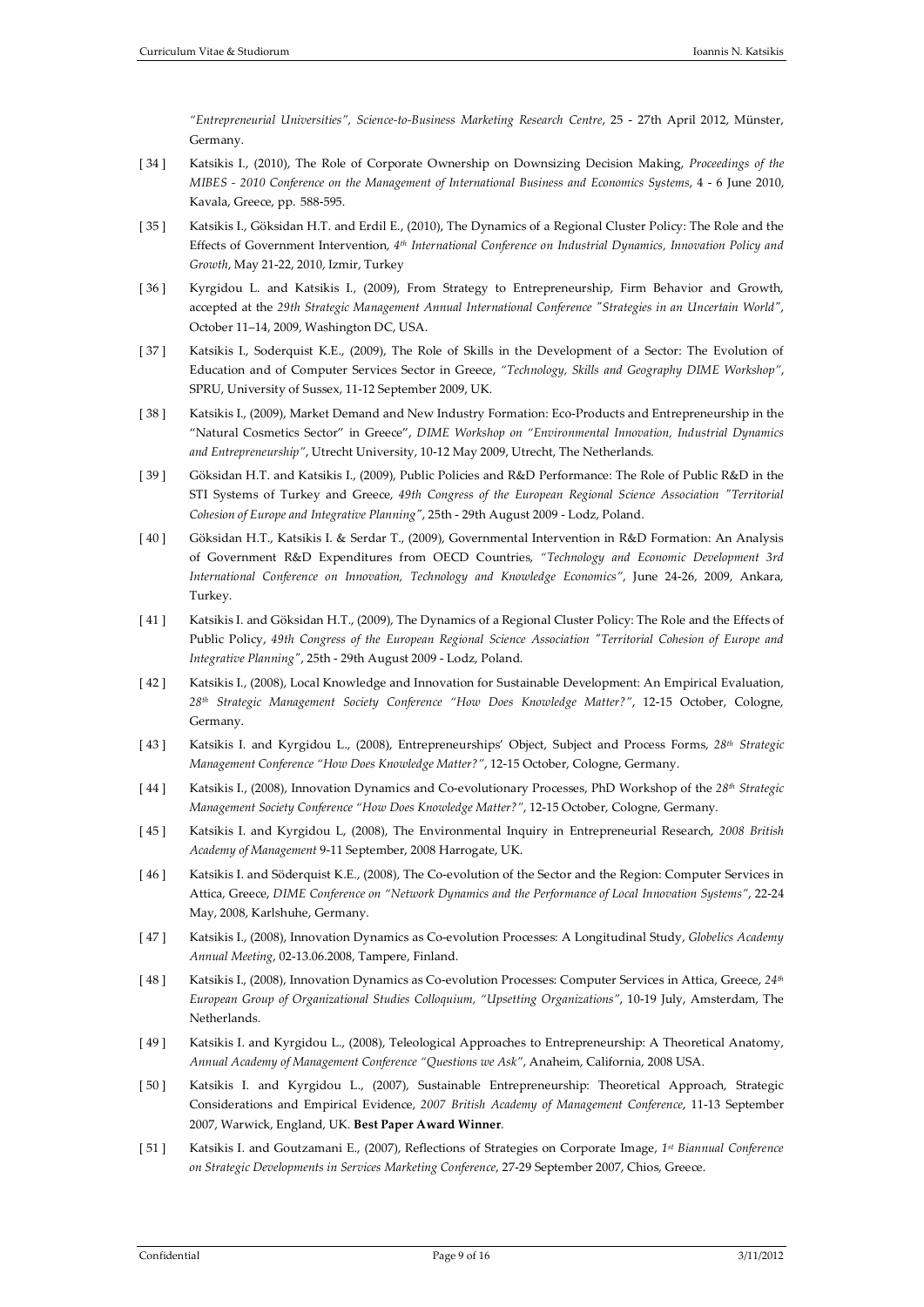- [ 52 ] Katsikis I. and Kyrgidou L., (2007), Sustainable Entrepreneurship, Global Success and Local Development: The Case of Mastiha from the Island of Chios, Greece, *47th Congress of the European Regional Science Association*, August 30th – September 3rd, 2006, Paris, France. **Epainos Award Session**.
- [ 53 ] Katsikis I. and Kyrgidou L., (2007), The Concept of Sustainable Entrepreneurship: A Conceptual Framework and Empirical Analysis, *Annual Academy of Management Conference "Doing Good by Doing Well"*, August 3-8th 2007, Philadelphia, USA. **Best Paper Award Winner**.
- [ 54 ] Katsikis I., Goutzamani E. and Papalexandris A., (2007), Corporate Identity and Image Homogeneity: A Semiotics Analysis of Hellenic Banks, *23rd European Group of Organizational Studies Colloquium, Beyond Waltz - Dances of Individuals and Organization*, 5–7 July 2007, Vienna, Austria.
- [ 55 ] Katsikis I. and Kyrgidou L., (2007), Sustainable Entrepreneurship as a Strategy for Development: A Theoretical and Empirical Approach, accepted at *27th Annual International Conference of the Strategic Management Society "The Challenges of Non-Market Influences on Market Strategies"*, 14-17, October 2007, San Diego, CA, USA.
- [ 56 ] Tsagkarakis K and Katsikis I., (2007), The Measurement of Economic Value of Cultural and Natural Environmental Resources: A Critical Review of Evaluation Methods, *1st International Conference on Environmental Management, Engineering, Planning and Economics - CEMEPE*, June 24-28, 2007, Skiathos, Greece.
- [ 57 ] Göksidan H.T. and Katsikis I., (2007), The Concentration of Industries in Local Space: A Concise Analysis of Organizational Dynamics with the Emphasis on Continuous and Fragmented Space Approaches, *47th Congress of the European Regional Science Association*, August 30th – September 3rd, 2007, Paris, France.
- [ 58 ] Katsikis I. and Spilanis I., (2007), Innovation Networking, Local Governance and Entrepreneurial Relations in a Less Favorite Region: The Case of North Aegean, Greece, *47th Congress of the European Regional Science Association*, August 30th – September 3rd, 2007, Paris, France.
- [ 59 ] Tsagkarakis K. and Katsikis I., (2007), Evaluation and Management of Cultural and Natural Resources in Marginal Regions: An Application on the Village of Pyrgi, Chios, Greece, *47th Congress of the European Regional Science Association*, August 30th – September 3rd, 2007, Paris, France.
- [ 60 ] Katsikis I. and Göksidan H.T., (2007), Innovation in Space: Theoretical Constructions for Studying the Spatial Dimension of Innovation, *2nd International Conference on Science and Technology Policies*, 25-27 May 2007, Izmir, Turkey.
- [ 61 ] Valiatza, L., Katsikis, I. & Stavrakakis, E., (2006), Interactive Installations and the Conception of Space: A Project for the Arch of Galerieus in Thessaloniki, Greece, *2nd International Conference in Intelligent Environments, IET Conference*, 5-6 July, 2006, Athens, Greece.
- [ 62 ] Katsikis I., Söderquist K.E. and Prastacos G., (2006), Systems of Innovation: A Synthesis of the National, Regional, and Sectoral Perspectives, *European Academy of Management - EURAM Annual Conference*, May 17- 19 2006, Oslo, Norway.
- [ 63 ] Katsikis I., Söderquist K.E. and Prastacos G., (2006), Innovation Hot Spots: The Case of the Computer Services Sector in the Region of Attica, Greece, "*46th Congress of the European Regional Science Association"*, August 30th – September 3rd, 2006, Volos, Greece.
- [ 64 ] Kostopoulos K., Brachos D., Philippidou S. and Katsikis I., (2005), Knowledge Based Approaches: A Literature Review, *Conference on "Knowledge Management and Governing Systems"*, Hellenic Society of Systemic Studies (HSSS) and University of Peloponnese, 12-14th May 2005, Tripolis, Greece.
- [ 65 ] Katsikis I., Christofidis S., (2004), Post-Fordism and Post-Modernity: The Case of Personalization in Mass Communication, "*International Scientific Conference on [New Directions in European Media](http://pacific.jour.auth.gr/mme/english) and European Society*", European Sociological Association (ESA), 5-7 November 2004, Thessaloniki, Greece.
- [ 66 ] Katsikis I. and Garri M., (2004), Competitiveness and Business Strategies for the Development of Regional Markets: The Case of Small Retailers in the Island of Chios in North Aegean Region, Greece, "*International Conference on Entrepreneurship, Competitiveness and Growth in South – East Europe*", Economic Society of Thessaloniki, September 23-25, 2004, Thessaloniki, Greece.
- [67] Katsikis I., Kizos Th. and Spilanis I., (2004), Local knowledge as a Competitive Advantage and an Innovation Tool for Regional Production Systems: The Case of North Aegean Region, Greece, "*International Conference on Information Systems and Innovative Technologies in Agriculture, Food and the Environment*", 18-20 March 2004, Thessaloniki, Greece.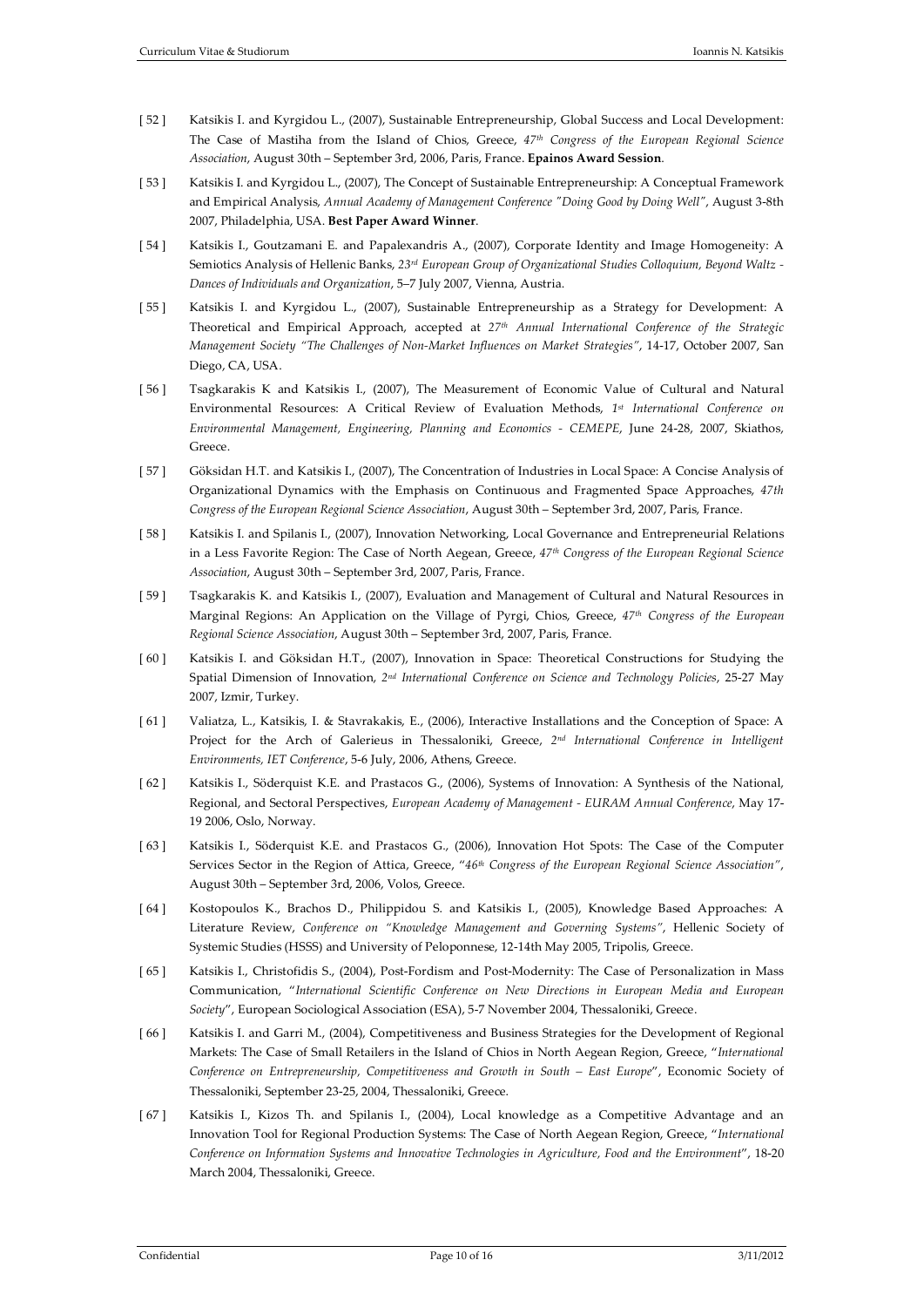## **Papers in National Conferences**

- [ 68 ] Katsikis I. and Fragidis G., (2012), Entrepreneurship in Education: The Case of the European Business Schools, *9th Conference on Management Science and Technology "Human Centered Business"*, 10th May 2012, Athens, Greece. (in Greek).
- [ 69 ] Katsikis I. and Soderquist K.E., (2011), Sustainable and Distributed Entrepreneurship: Business and Local Development in a Less Favorite Area, "*8th Conference on Management Science: Entrepreneurship, Openness and New Technologies*", 12th May 2011, Athens, Greece. (in Greek)
- [70] Katsikis I. and Vasileiou N., (2010), Facing the Global Recession in a Multinational Firm: The Case of Sony Ericsson, *Proceedings of the National Conference of Management and Economics - 2010*, 4-6th June 2010, Kavala, Greece, pp.1-10. (in Greek).
- [71] Katsikis I. and Vasileiou N., (2010), Youth Entrepreneurship in the Digital Environment: The Case of Sty.le.s., "*7th Conference on Management Science, Technology and Youth Entrepreneurship in the Digital Environment*", 13th May 2010, Athens, Greece.
- [ 72 ] Katsikis I., (2010), Regional Politics and the Development of Local Academic Communities: A Comparative Study in the Aegean, *1st Pan-Hellenic Conference on Local Societies and Universities: Coexistence for a Sustainable Development*, 23-24 April 2010, Rhodes, Greece. (in Greek).
- [ 73 ] Vasileiou N. and Katsikis I., (2009), Restructuring an International Company: The Case of Sony Ericsson, "*6th Conference on Management Science, Technology and the New Economic Environment*", 8th May 2009, Athens, Greece. (in Greek)
- [ 74 ] Katsikis I. and Söderquist K.E, (2009), Sectoral Dynamics in the Computer Services Industry, "*6th Conference on Management Science, Technology and the New Economic Environment*", 8th May 2009, Athens, Greece. (in Greek)
- [ 75 ] Katsikis I., Vamvakousi E., (2008), Environmental Policies and Organizational Forms: Social Movements, NGO's and the State in Greece, *1st National Conference on Environmental Management and Policy Conference*, University of the Aegean, 20-22 June 2008, Mytilene, Lesvos, Greece (in Greek)
- [ 76 ] Katsikis I., Kyrgidou L. and Soderquist K.E., (2008), The Environmental Inquiry in Entrepreneurial Research, "*5th Conference on Management Science, Technology and Green Economy*", 8th May 2008, Athens, Greece. (in Greek)
- [ 77 ] Katsikis I. and Tsagkarakis K., (2007), Industry as an Urban Cultural Heritage: In Quest of Contemporary Use. *5th Conference of the International Committee for the Conservation of the Industrial Heritage – TICCIH*, Hellenic Section, 22-25 November 2007, Volos, Greece. (in Greek)
- [ 78 ] Pateraki M. and Katsikis I., (2007), Business Strategies for De-Verticalization: The Case of Outsourcing and Collaborative Forecasting Planning and Replenishment (CFPR); "*4th Conference on Management Science, Technology and Corporate Social Responsibility*", AUEB, Athens, Greece. (in Greek)
- [ 79 ] Katsikis I., Kyrgidou L. and Söderquist K.E., (2007), Entrepreneurship as a Strategy for Development: The Notion of Sustainable Entrepreneurship, "*4th Conference on Management Science, Technology and Corporate Social Responsibility*", AUEB, Athens, Greece. (in Greek)
- [ 80 ] Katsikis I., Kostopoulos K., Brachos D. and Philippidou S., (2007), Innovation as a Systems Process: The Notion of the National Innovation System and the Hellenic Case; "*4th Conference on Management Science, Technology and Entrepreneurship*", AUEB, Athens, Greece. (in Greek)
- [ 81 ] Brachos D., Katsikis I., Kostopoulos K., (2006), Knowledge in Management: Epistemological Approaches into the Management of Knowledge, *3rd Conference on Management Science & Technology: Entrepreneurship and Technology: The Key to Competitiveness*"*,* 10th May 2006, Athens, Greece. (in Greek)
- [ 82 ] Katsikis I., Goutzamani E. and Papalexandris A., (2006), Moving From Local to Global: The Corporate Image of the Banking Sector in Greece; "*3rd Conference on Management Science, Technology: Entrepreneurship and Technology for Competitiveness*", AUEB, Athens, Greece. (in Greek)
- [ 83 ] Katsikis I., Söderquist K.E. and Prastacos G., (2006), Centers of Innovation and Development: The Case of the Computer Sector in the Region of Attica; "*Hellenic Industry: Towards the Knowledge Based Economy*" Technical Chamber of Greece, 3-5 July 2006, Athens, Greece. (in Greek)
- [ 84 ] Katsikis I. and Tzika C., (2004), Innovation Performance in Europe through a Multivariate Statistical Methodology applied on the European Innovation Scoreboard Results, "*2nd Multivariate Decision Analysis Meeting*" Hellenic Operational Research Association, 21-22 October 2004, Crete, Greece. (in Greek)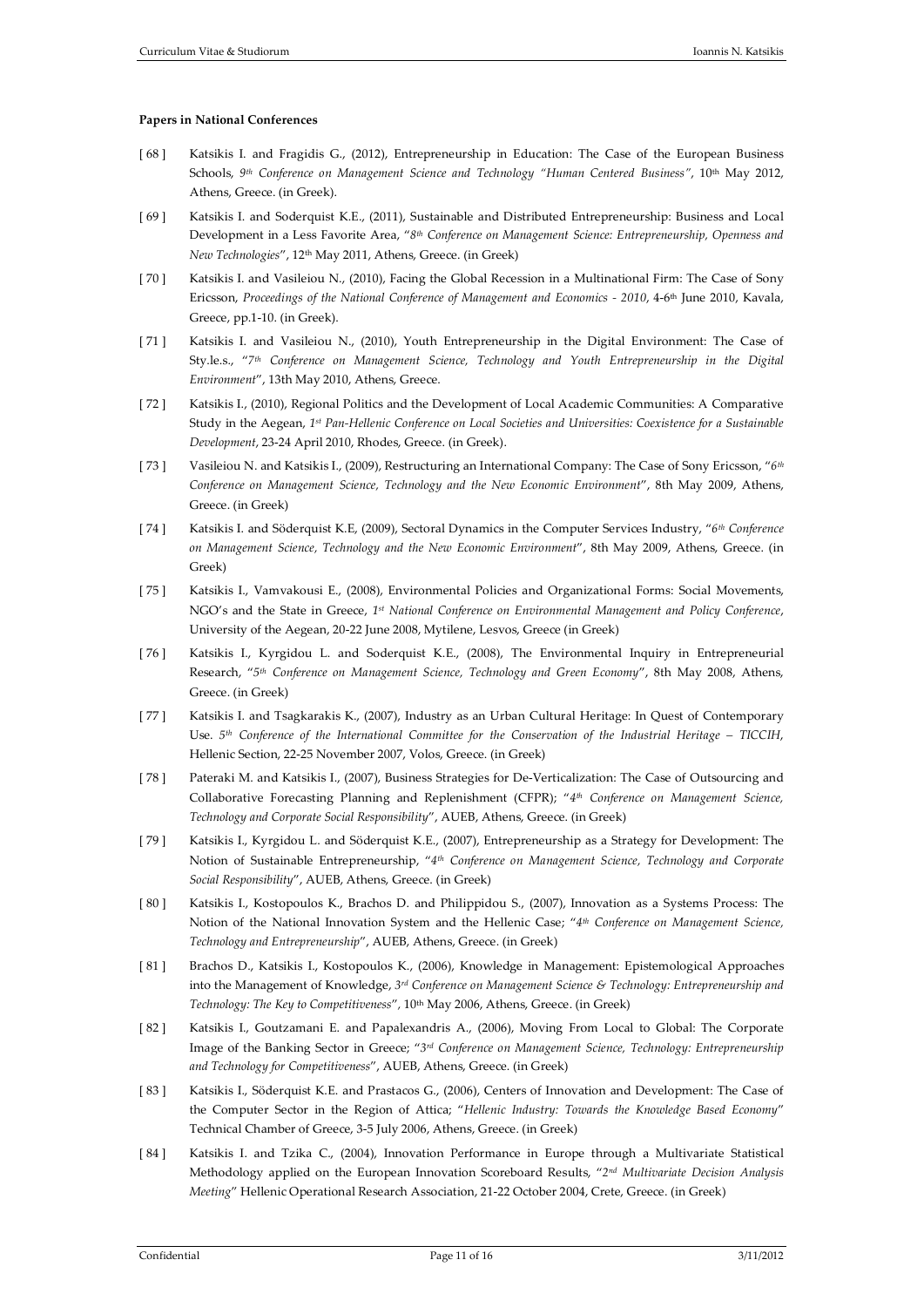## **Text Books and Teaching Material**

- [ 85 ] Katsikis I. & Papagiannakis G., (2011), Social Entrepreneurship, Innovation and Entrepreneurship Unit, Athens University of Economics and Business, Athens, Greece. (in Greek)
- [ 86 ] Katsikis I., (2011), Social Economy and Social Entrepreneurship*, Material for the Course: New Products and Services Development*, Innovation and Entrepreneurship Unit, University of Peloponnesus, Tripolis, Greece. (in Greek).
- [ 87 ] Katsikis I., (2010), "Environmental Science: Research and Studies", Executive Education Program on Sustainable Development at the National and Kapodistrian University of Athens (in Greek)
- [ 88 ] Katsikis I., (2010), "*Stakeholders Theory and Analysis*", Executive Education Program on Corporate Social Responsibility, National and Kapodistrian University of Athens (in Greek)
- [ 89 ] Katsikis I., (2009), "*Global Environmental Problems and Environmental Studies"*, Executive Education Program on Environmental Management at the National and Kapodistrian University of Athens (in Greek)
- [ 90 ] Katsikis I., (2009), *Ecology, Biodiversity and Nature Conservation*, Executive Education Program on Environmental Management at the National and Kapodistrian University of Athens (in Greek)
- [ 91 ] Katsikis I., (2009), *Sustainability and Sustainable Development*, Executive Education Program on Environmental Management at the National and Kapodistrian University of Athens (in Greek)
- [ 92 ] Katsikis I., (2009), *Environmental Strategy and Sustainable Development*, Executive Education Program on Environmental Management at the National and Kapodistrian University of Athens (in Greek)
- [ 93 ] Katsikis I., (2009), *Environmental Strategy*, Executive Education Program on Environmental Management at the National and Kapodistrian University of Athens (in Greek)
- [ 94 ] Katsikis I., (2009), *Environmental and Ecological Economics*, Executive Education Program on Environmental Management at the National and Kapodistrian University of Athens (in Greek)
- [ 95 ] Katsikis I., (2009), *Environmental Management in Firms*, Executive Education Program on Environmental Management at the National and Kapodistrian University of Athens (in Greek)
- [ 96 ] Katsikis I., (2009), *Environmental Law and Legislation*, Executive Education Program on Environmental Management at the National and Kapodistrian University of Athens (in Greek)
- [ 97 ] Katsikis I., (2009), "*Environmental Problems and Sustainable Development*", Continuous Education Program on Environmental Problems and Sustainable Development at the National and Kapodistrian University of Athens (in Greek)
- [ 98 ] Katsikis I., (2009), *Environmental Policy*, Executive Education Program on Environmental Management at the National and Kapodistrian University of Athens (in Greek)
- [ 99 ] Katsikis I., (2009), *Environmental & Quality Management Systems*, Executive Education Program on Environmental Management at the National and Kapodistrian University of Athens (in Greek)
- [ 100 ] Katsikis I., (2009), *Environmental & Social Entrepreneurship*, Executive Education Program on Environmental Management at the National and Kapodistrian University of Athens (in Greek)
- [ 101 ] Katsikis I., (2009), "*Environmental Policy and Certification Systems*", Continuous Education Program on Environmental Policy and Certification Systems at the National and Kapodistrian University of Athens (in Greek)
- [ 102 ] Katsikis I., (2009), *Field Study Project & Research Methodology*, Executive Education Program on Environmental Management at the National and Kapodistrian University of Athens (in Greek)
- [ 103 ] Katsikis I., (2009), "*Environmental Problems and Sustainable Development*", Continuous Education Program on Environmental Strategy and Business Administration at the National and Kapodistrian University of Athens (in Greek)
- [ 104 ] Katsikis I., (2009), "*Environmental Strategy and Business Administration*", Continuous Education Program on Environmental Strategy and Business Administration at the National and Kapodistrian University of Athens (in Greek)
- [ 105 ] Söderquist K.E., Kostopoulos K. and Katsikis I., (2005), *Innovation Management*, Department of Management Science and Technology, AUEB Publ., Athens (in english)
- [ 106 ] Söderquist K.E., Kostopoulos K. and Katsikis I., (2005), *Διαχείριση Καινοτομίας* (*Innovation Management*), Department of Management Science and Technology, AUEB Publ., Athens, (in Greek).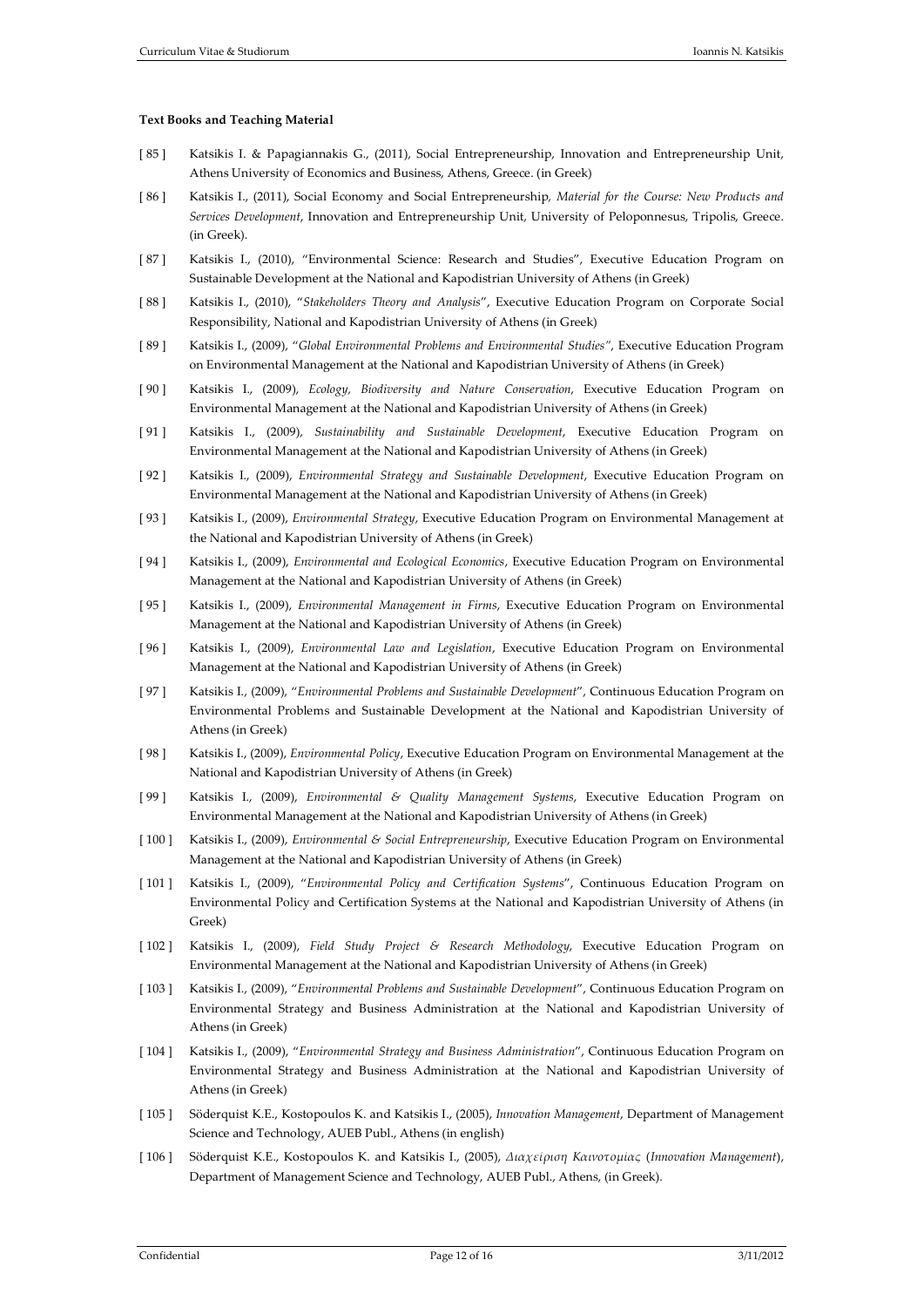#### **Professional Papers and Project Deliverables**

- [ 107 ] Contribution in "*Research on Opportunities for Greek and Bulgarian Business Development*". Deliverable 6.2, "*Interregional Management of Human Resources*" – HuRMa Project
- [ 108 ] Contribution in "*Technical Report: The Entrepreneurship Profile, Needs and Opportunities in the Cross Border Regions of Greece - Bulgaria*". Deliverable 3.1, "Entrepreneurship, Models, Programmes and Virtual Enterprise Infrastructures" – ENTRE GB+ Project
- [ 109 ] Contribution in "*Technical Report: Mapping of the Resources and Competences of the Universities and The Research Centres in the Region*". Deliverable 3.2, "Entrepreneurship, Models, Programmes and Virtual Enterprise Infrastructures" – ENTRE GB+ Project
- [ 110 ] Contribution in "*Technical Report: Analysis of Cross Border Collaboration in the Region*". Deliverable 3.3, "Entrepreneurship, Models, Programmes and Virtual Enterprise Infrastructures" – ENTRE GB+ Project
- *[ 111 ]* Contribution in "*Technical Report: Strategic Action Plan for the Collaboration of Universities and Business Organizations in the Region*". Deliverable 3.4, "Entrepreneurship, Models, Programmes and Virtual Enterprise Infrastructures" – ENTRE GB+ Project
- [ 112 ] Katsikis I. & Soderquist K.E., (2010), "*Innovation and Co-evolution in the Computer Services Sector*", Final Report, Athens University of Economics and Business, Athens, Greece
- [ 113 ] Katsikis I. & Soderquist K.E., (2009), "*Innovation and Co-evolution in the Computer Services Sector*", Interim Report, Athens University of Economics and Business, Athens, Greece
- [ 114 ] Katsikis I., & Kaisarlis G., (2008), "*New Trends in the Market and their Relevance to the Knowledge Fields of Technological Education*" for the Research Committee of the Technological Institute of Athens, Athens, Greece
- [ 115 ] Katsikis I. & Kaisairlis G., (2008), "*The Contribution of the Fields of Environmental Protection and Sustainable Development in the Development of New Working Places*" for the Research Committee of the Technological Institute of Athens, Athens, Greece
- [ 116 ] Contribution in "*Mapping the RTD Systems and the Most Active RTD Institutions in the 12 Black Sea Countries*" Deliverables 1.1 and 1.2 for the Research Potential of the Black Sea Countries, BS-ResPot Project
- [ 117 ] Contribution in "*Fields most Promising for Cooperation*" Deliverable 2.2: for the Research Potential of the Black Sea Countries BS-ResPot Project, Athens, Greece
- [ 118 ] Contribution in "*Recommendations to Enhance the Cooperation of the National Academies of Sciences of the BSEC Countries*" Deliverable 3.1: for the Research Potential of the Black Sea Countries BS-ResPot Project, Athens
- [ 119 ] Contribution in "*Correlation of the Feasibility Study with the Results of the Mapping and Evaluation Research and Innovation Potential of the BSEC Countries*" Deliverable 4.1 for the Research Potential of the Black Sea Countries BS-ResPot Project, Athens, Greece
- [ 120 ] Contribution in "*Recommendations for the Successful Establishment of the Black Sea Innovation Centre (BSIC)*" Deliverable 4.2 for the Research Potential of the Black Sea Countries BS-ResPot Project, Athens, Greece
- [ 121 ] Contribution in "*Recommendations for RTD Policies in the Black Sea Economic Cooperation*" for the Research Potential of the Black Sea Countries Deliverable 5.1 for the BS-ResPot Project, Athens, Greece
- [ 122 ] Contribution in "*The National Academies of Sciences of the BSEC Countries: Structure and Operations*" Background Paper I for the Research Potential of the Black Sea Countries BS-ResPot Project, Athens, Greece
- [ 123 ] Contribution in "*The Research Infrastructures of the National Academies of Sciences of the BSEC Countries*" Background Paper II for the Research Potential of the Black Sea Countries BS-ResPot Project, Athens
- [ 124 ] Prastacos G., Spanos Y., Kostopoulos K., Philippidou S., Brachos D., Katsikis I., (2006), "*Analyzing and Evaluating the Impact on Innovation on Publicly Funded Research Programmes - LOT 1: Evaluation of the Impact of Projects of Community FP5 and FP6 – "Theoretical Background and Literature Review*", Deliverable for the Evaluation of the Impact of Projects of Community FP5 and FT6. Deliverable 1.1 for the Inno-Impact Project, DG Enterprise and Industry, European Commission
- [ 125 ] Soderquist K.E. and Katsikis I., (2006), "*15 Case Studies of European Collaborative R&D Projects*", Deliverable for the Evaluation of the Impact of Projects of Community FP5 & FT6. Deliverables for Inno-Impact Project
- [ 126 ] Contribution in "*Final Report of the Survey Findings*", Deliverable for the Evaluation of the Impact of Projects of Community FP5 and FT6. Deliverable for the Inno-Impact Project, Brussels, Belgium
- [ 127 ] Katsikis I., Sakoulidis G., Vlahopoulou E., Damianidou D., (2002), *Survey for the EURO: The Transition, Introduction, Acceptance and Familiarization of the Citizens with the New Currency*, EKEPP Publ. Greece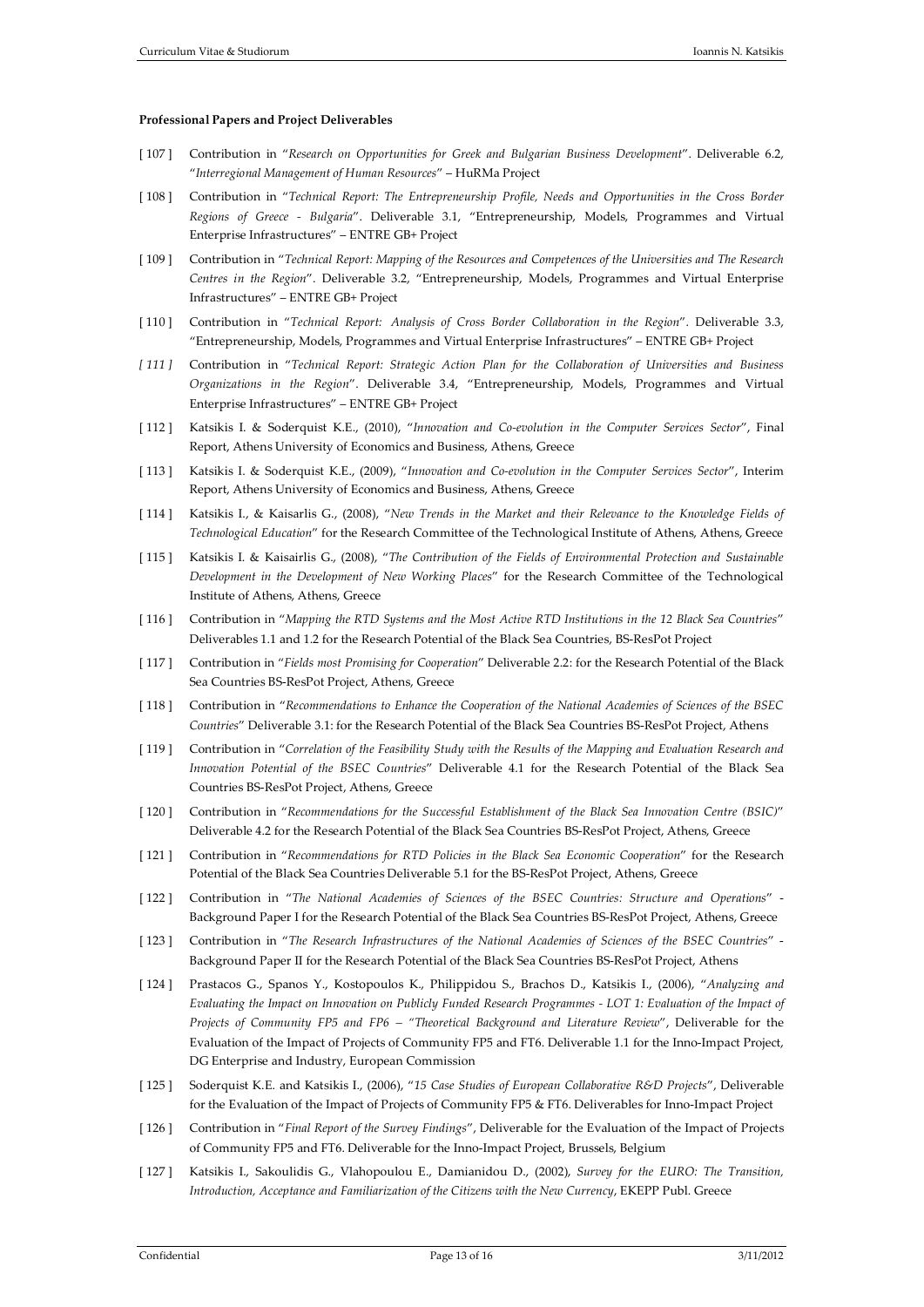# **Academic Theses**

- [ 128 ] Katsikis I., (2009), *Collective Memory: Processes of Creation, Construction and Management*, MPhil Thesis, MPhil Program in Architecture – Space Planning, School of Architecture, National Technical University of Athens, Greece (in Greek)
- [ 129 ] Katsikis I., (2005), *Postfordism and Posrmodernity: Coevolution and Production Paradigms*, MBA Thesis, Master in Business Administration – MBA Program, Dept. of Business Administration, Business School, University of the Aegean, Greece (in english)
- [ 130 ] Katsikis I., (2003), *Local Knowledge, Enterprise Innovation and Local Sustainable Development*, MSc Thesis, MSc Program in Environmental Policy and Management, Dept. of Environmental Studies, School of Social Sciences, University of the Aegean, Greece (in Greek)
- [ 131 ] Katsikis I., (2002), *The Development of Competitiveness for the Enterprises and the Economy*, BEng Thesis, Dept. of Innovative Technological Applications in Industry, Technological Institute of Thessaloniki, Greece, (in Greek)

# **Case Studies**

- [ 132 ] Κατσίκης Ι. & Σκανδάλη Δ., (2012), Διοίκηση και Ανάπτυξη Μικρομεσαίων Επιχειρήσεων, *Διδακτικές Σημειώσεις,* Μονάδα Καινοτομίας & Επιχειρηματικότητας, Πανεπιστήμιο Πελοποννήσου, Τρίπολη.
- [ 133 ] Katsikis I. and Skandali D., (2011), *Ecological Products: The Case of Apivita*, Innovation and Entrepreneurship Unit, University of Peloponnese, Tripolis, Greece
- [ 134 ] Katsikis I., (2011), *Chios Mastiha Growers Association: Business and Local Development in a Less Favourite Region*, Innovation and Entrepreneurship Unit, University of Central Greece, Lamia, Greece
- [ 135 ] Katsikis I., (2011), *The Sector of Computer Services in the Region of Attica, Greece*, Innovation and Entrepreneurship Unit, University of Central Greece, Lamia, Greece
- [ 136 ] Katsikis I., (2011), *Corallia Cluster: The Hellenic Technology Clusters Initiative*, Innovation and Entrepreneurship Unit, University of Central Greece, Lamia, Greece
- [ 137 ] Katsikis I., (2011), *An Application of Foreign Languages from an Innovative Exporting Firm,* Innovation and Entrepreneurship Unit, Technological Educational Institute of Epirus, Igoumenitsa, Greece
- [ 138 ] Katsikis I., (2011), *Innovative Farming Firms,* Innovation and Entrepreneurship Unit, Technological Educational Institute of Epirus, Arta, Greece

### **Working Papers Series**

- [ 139 ] Katsikis I.N. and Soderquist K.E., (2011), Sustainable and Distributed Entrepreneurship: Business and Local Development in a Less Favorite Area, MSL Working Paper Series, 01/11, MSL, AUEB
- [ 140 ] Katsikis I.N., (2011), Market Demand, Eco-products and Entrepreneurship in the "Natural Cosmetics Sector" in Greece, MSL Working Paper Series, 02/11, MSL, AUEB
- [ 141 ] Katsikis I.N., (2011), Social Entrepreneuship: A Review of the Literature, MSL Working Paper Series, 03/11, MSL, AUEB
- [ 142 ] Katsikis I.N. and Söderquist K.E., (2010), Innovation Dynamics and Co-Evolutionary Processes in the Computer Services Sector – A Longitudinal Analysis, MSL Working Paper Series, 01/10, MSL, AUEB
- [ 143 ] Katsikis I. & Göksidan H.T., (2010), The Dynamics of a Regional Cluster Policy: The Role and the Effects of Government Intervention, MSL Working Paper Series, 02/10, MSL, AUEB
- [ 144 ] Katsikis I. & Sepetis A., (2010), Environmental, Social and Corporate Governance: A Framework of Evaluation for Financial Stakeholders, MSL Working Paper Series, 03/10, MSL, AUEB
- [ 145 ] Katsikis I.N. and Söderquist K.E., (2010), Sustainable & Distributed Entrepreneurship: Business Growth and Local Development in a Marginal Region, MSL Working Paper Series, 04/10, MSL, AUEB
- [ 146 ] Katsikis I. & Kyrgidou L., (2010), Social Policy and Social Entrepreneurship: Between the Public and the Private, MSL Working Paper Series, 05/10, MSL, AUEB
- [ 147 ] Katsikis I. and Vasileiou N. (2010), Facing the Global Recession in a Multinational Firm: The Case of Sony Ericsson, 06/10, MSL, AUEB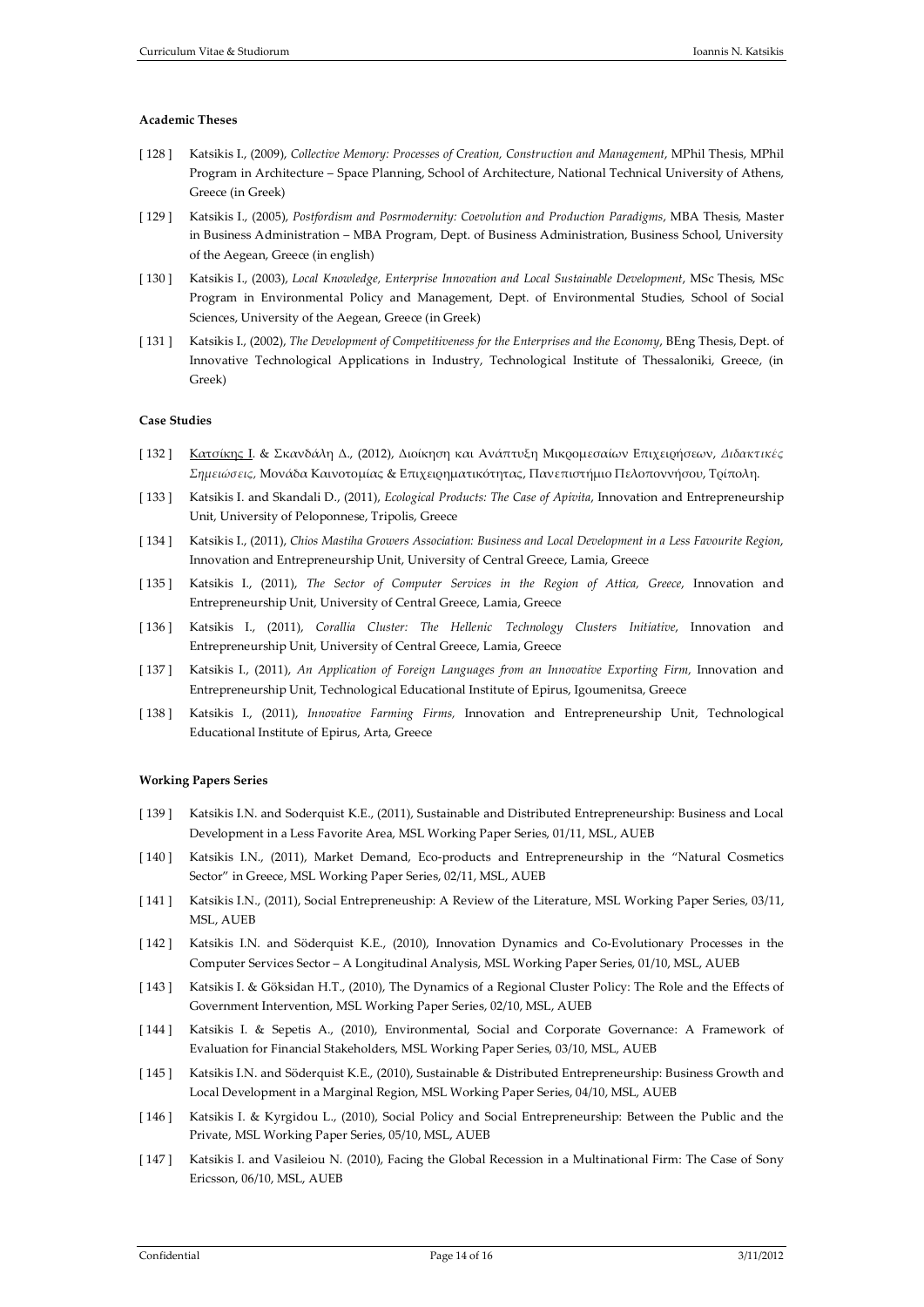- [ 148 ] Katsikis I. & Vamvakousi E., (2009), The Interplay of Organizational Forms in the Development of Environmental Discourse, *MSL Working Paper Series*, 05/09, MSL, AUEB
- [ 149 ] Katsikis I. & Söderquist K.E., (2009), The Attica Cluster: A Longitudinal Life Cycle Analysis, *MSL Working Paper Series*, 04/09, MSL, AUEB
- [ 150 ] Katsikis I., (2009), Entrepreneurial Activities and Business Development: Evidence for the Medium and Large Firms in Greece, *MSL Working Paper Series*, 03/09, MSL, AUEB
- [ 151 ] Katsikis I., (2009), The Role of Ownership in Downsizing Decision Making, *MSL Working Paper Series*, 02/09, MSL, AUEB
- [ 152 ] Katsikis I. & Söderquist K.E., (2009), Theoretical Perspectives on Evolution and Co-evolution Studies, *MSL Working Paper Series*, 01/09, MSL, AUEB
- [ 153 ] Katsikis I. & Kyrgidou L., (2008), Green Approaches to Entrepreneurship: Theoretical Foundations and Empirical Examination, *MSL Working Paper Series*, 02/08, AUEB, Greece
- [ 154 ] Katsikis I. & Kyrgidou L., (2008), The Environmental Inquiry in Entrepreneurial Research, *MSL Working Paper Series*, 01/08, AUEB, Greece
- [ 155 ] Katsikis I. & Kyrgidou L., (2007), The Concept of Sustainable Entrepreneurship: A Conceptual Framework for a Holistic Approach to the Entrepreneurial Phenomenon, *MSL Working Paper Series*, 02/07, Athens University of Economics and Business, Greece
- [ 156 ] Katsikis I. & Spilanis I., (2007), Innovation, Networking, Local Governance and Entrepreneurial Relations in a Less Favorite Region: The Case of North Aegean, Greece, *MSL Working Paper Series*, 01/07, Athens University of Economics and Business, Greece
- [ 157 ] Katsikis I., Goutzamani E. & Papalexandris A., (2006), Moving From Local to Global: The Corporate Image of the Banking Sector in Greece, *MSL Working Paper Series*, 01/06, Athens University of Economics and Business, Greece
- [ 158 ] Katsikis I., Söderquist K.E. & Prastacos G., (2005), Innovation Hot Spots: The Case of the Computer Services Sector in the Region of Attica, Greece, *MSL Working Paper Series*, 26/05, Athens University of Economics and Business, Greece

# **Papers under Publication / Review**

[ 159 ] Katsikis L. Goutzamani E. and Papalexandris A., (2012), The Coevolution of Strategies and Corporate Image: A Semiotics Analysis of Hellenic Banks, submitted to the *Business Strategy and the Environment*, under review

# **Invited Lectures**

- Katsikis I.N., (2012), *Entrepreneurship, Business Idea Generation and Creativity*, Summer School on Entrepreneurship: "Business Models and Perspectives in Entrepreneurship", 15 July 2012– 21 July 2012, Blagoevgrad, Bulgaria
- Katsikis I.N., (2012), *Doing Business in the Region: Insights on the Entrepreneurial Conditions in the Cross Border Regions of the Countries*, Summer School on Entrepreneurship: "Business Models and Perspectives in Entrepreneurship", 15 July 2012– 21 July 2012, Blagoevgrad, Bulgaria

## **Articles in Newspapers**

- − Kyrgidou L., Katsikis I., Soderquist K.E., (2008), The Environmental Dimension of Entrepreneurship, Newspaper *Το Κέρδος*, 04.06.2008, p.54
- − Kyrgidou L., Katsikis I., Soderquist K.E., (2008), Environmental and Ecological Entrepreneurship, Newspaper *Το Κέρδος*, 04.06.2008, p.54-55
- − Katsikis I., Gotzamani E. and Papalexandris A. (2007), A Semiotic Analysis of Hellenic Banks, Newspaper *ΤΑ ΝΕΑ*, Open ΜΒΑ Series, 22 October 2007, p.4-5
- − Katsikis I., Gotzamani E. and Papalexandris A. (2007), Corporate Identity and Image, Newspaper *ΤΑ ΝΕΑ*, Open ΜΒΑ Series, 22 October 2007, p.1